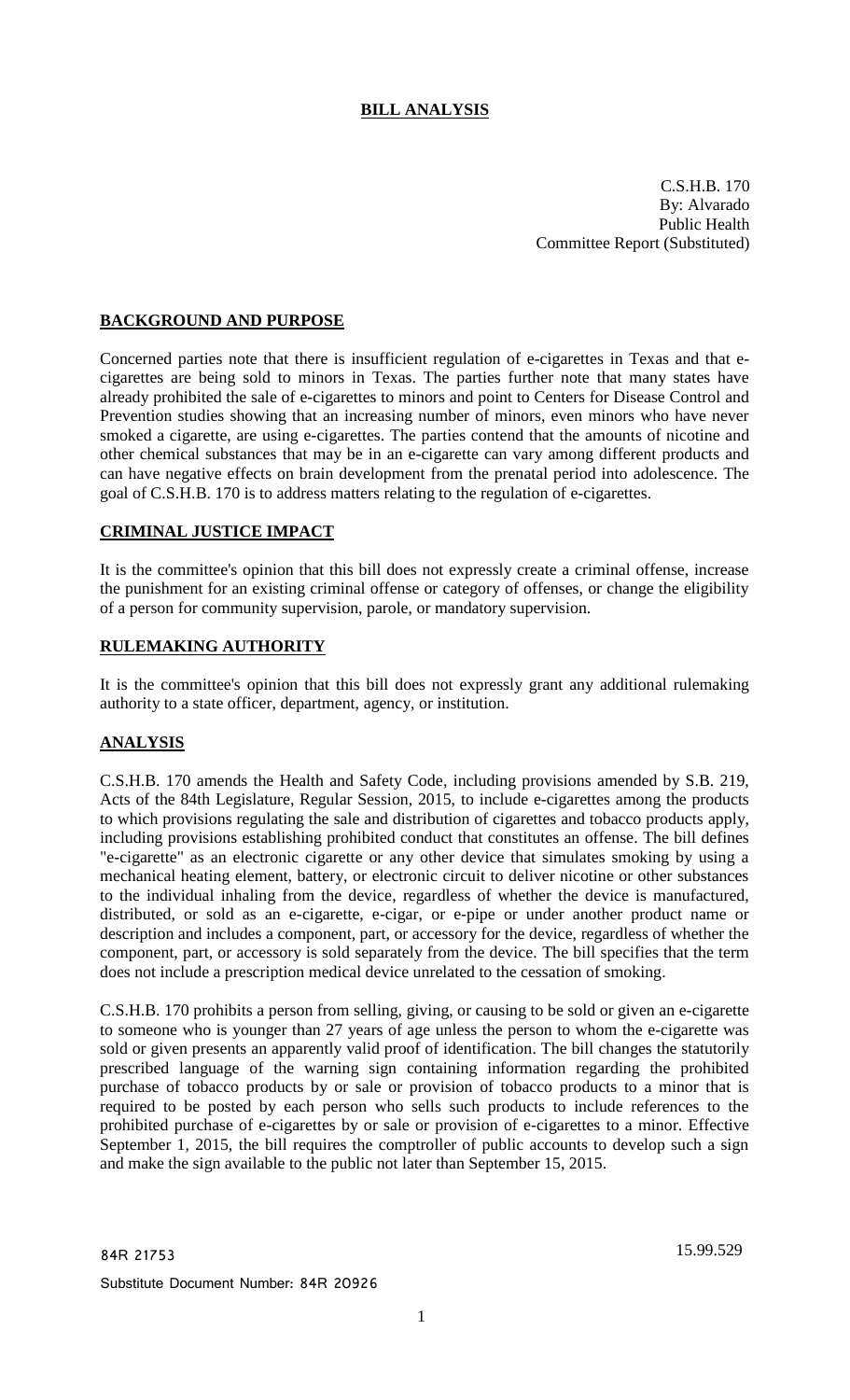C.S.H.B. 170 prohibits a person, including a permit holder, from accepting or redeeming, offering to accept or redeem, or hiring a person to accept or redeem a coupon or other item that the recipient may use to receive a free or discounted cigarette, e-cigarette, or tobacco product or a sample cigarette, e-cigarette, or tobacco product if the recipient is younger than 18 years of age. The bill prohibits a person from selling or causing to be sold a container that contains liquid with nicotine and that is an accessory for an e-cigarette unless the container satisfies federal child-resistant effectiveness standards or the container is a cartridge that is prefilled and sealed by the manufacturer and is not intended to be opened by a consumer. The bill specifies that if the federal government adopts standards for the packaging of such a liquid nicotine container and a person complies with those standards, that person is considered to be in compliance with the bill's provisions. The bill requires the Department of State Health Services (DSHS), not later than January 5th of each odd-numbered year, to report to the governor, lieutenant governor, and speaker of the house of representatives on the status of the use of e-cigarettes in Texas. The bill sets out the requirements of the report and authorizes DSHS to include the report on e-cigarettes with a similar report for cigarettes or tobacco products required by law.

C.S.H.B. 170 includes e-cigarettes among the products to which provisions relating to the prohibited possession, purchase, consumption, or receipt of cigarettes or tobacco products by minors apply, including provisions establishing prohibited conduct that constitutes an offense. The bill includes the reduction of e-cigarette use by minors among the goals of DSHS's tobacco use public awareness campaign and as a required program component for a youth group to receive support through a related grant program.

C.S.H.B. 170 establishes that a person is considered to have complied with provisions relating to the disclosure of ingredients in cigarettes and tobacco products if the person complies with provisions of the federal Food, Drug, and Cosmetic Act regarding tobacco products and rules adopted under those federal provisions.

C.S.H.B. 170 includes e-cigarettes among the products to which provisions regulating the delivery sales of cigarettes apply, including provisions establishing prohibited conduct that constitutes an offense and provisions applicable to forfeiture of e-cigarettes. The bill includes the enforcement of such provisions as a purpose for which the comptroller may make block grants to counties and municipalities to be used by local law enforcement agencies in a manner that can reasonably be expected to reduce the extent to which cigarettes, e-cigarettes, and tobacco products are sold and distributed, including by delivery sale, to persons who are younger than 18 years of age. The bill requires a person taking a delivery sale order of e-cigarettes to comply with age verification, disclosure, shipping, and registration and reporting requirements and to comply with other state law that generally applies to sales of e-cigarettes that occur entirely within Texas. The bill prohibits a person from mailing or shipping e-cigarettes in connection with a delivery sale order unless before accepting a delivery sale order the person verifies that the prospective purchaser is at least 18 years of age through a commercially available database or aggregate of databases that is regularly used for the purpose of age and identity verification. The bill requires the person, after the order is accepted, to use a method of mailing or shipping that requires an adult signature. The bill sets out the manner in which a retailer in Texas that otherwise complies with applicable laws relating to retail sales and primarily sells e-cigarettes may comply with the age verification requirements for delivery sale orders.

C.S.H.B. 170 requires a delivery sale of an e-cigarette to include a prominent and clearly legible statement that e-cigarette sales to individuals younger than 18 years of age are illegal under state law and that e-cigarette sales are restricted to individuals who provide verifiable proof of age. The bill requires a person who mails or ships e-cigarettes in connection with a delivery sale order to include as part of the shipping documents a clear and conspicuous specified statement regarding the prohibited sale of e-cigarettes to individuals younger than 18 years of age and the payment of required taxes. The bill exempts a person from the monthly requirement to file with the comptroller a memorandum or a copy of an invoice in connection with a delivery sale of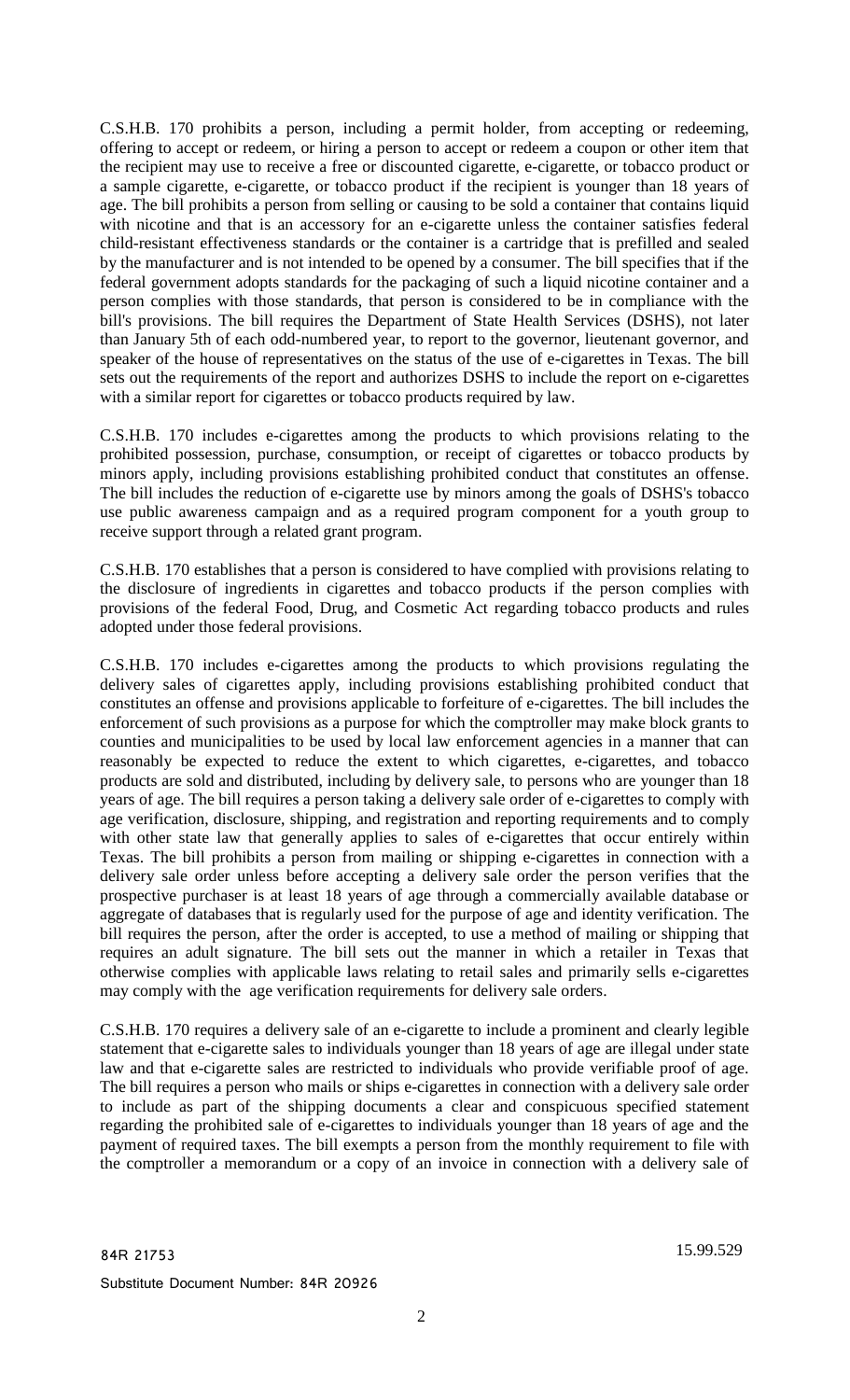cigarettes or e-cigarettes if, in the two years preceding the date the report is due, the person has not violated provisions regarding the delivery sale of cigarettes and e-cigarettes and has not been reported to the comptroller as having violated provisions regarding the distribution of cigarettes, e-cigarettes, or tobacco products. The bill requires a person required to submit a memorandum or a copy of an invoice to submit such documentation to the comptroller for each delivery sale of a cigarette or e-cigarette in the previous two years unless the person has previously submitted the memorandum or copy to the comptroller. The bill requires a person to maintain records of compliance with registration and reporting requirements for delivery sales until at least the fourth anniversary of the date the record was prepared.

C.S.H.B. 170 amends the Education Code to require the board of trustees of a school district to prohibit the use of e-cigarettes, among other products, at a school-related or school-sanctioned activity on or off school property and to prohibit students from possessing e-cigarettes, among other products, at such an activity. The bill requires a school district to indicate in the district's student handbook and on the district's website, if the district has a website, whether the school district has adopted and enforces policies and procedures that prescribe penalties for the use of ecigarettes, among other products, by students and others on school campuses or at schoolsponsored or school-related activities.

C.S.H.B. 170 amends the Penal Code to expand the conduct that constitutes the Class C misdemeanor offense involving possession of a burning tobacco product or smoking a tobacco product in a facility of a public primary or secondary school or an elevator, enclosed theater or movie house, library, museum, hospital, transit system bus, intrastate bus, plane, or train which is a public place to include operating an e-cigarette in those same places. The bill applies the exception to such an offense for a person engaging in prohibited conduct in an area designated for the conduct to the operation of an e-cigarette.

# **EFFECTIVE DATE**

Except as otherwise provided, October 1, 2015.

# **COMPARISON OF ORIGINAL AND SUBSTITUTE**

While C.S.H.B. 170 may differ from the original in minor or nonsubstantive ways, the following comparison is organized and formatted in a manner that indicates the substantial differences between the introduced and committee substitute versions of the bill and does not indicate differences relating to changes made by S.B. 219, Acts of the 84th Legislature, Regular Session, 2015, which became effective April 2, 2015.

SECTION 1. The heading to Subchapter H, Chapter 161, Health and Safety Code, is amended to read as follows: SUBCHAPTER H. DISTRIBUTION OF CIGARETTES, VAPOR PRODUCTS, OR TOBACCO PRODUCTS

SECTION 2. Section 161.081, Health and Safety Code, is amended by amending Subdivisions (3) and (4) and adding Subdivision (5-a) to read as follows:

### No equivalent provision.

INTRODUCED HOUSE COMMITTEE SUBSTITUTE

SECTION 1. The heading to Subchapter H, Chapter 161, Health and Safety Code, is amended to read as follows: SUBCHAPTER H. DISTRIBUTION OF CIGARETTES, E-CIGARETTES, OR TOBACCO PRODUCTS

SECTION 2. Section 161.081, Health and Safety Code, is amended by adding Subdivision (1-a) and amending Subdivisions (3) and (4) to read as follows:

(1-a) "E-cigarette" means an electronic

84R 21753 15.99.529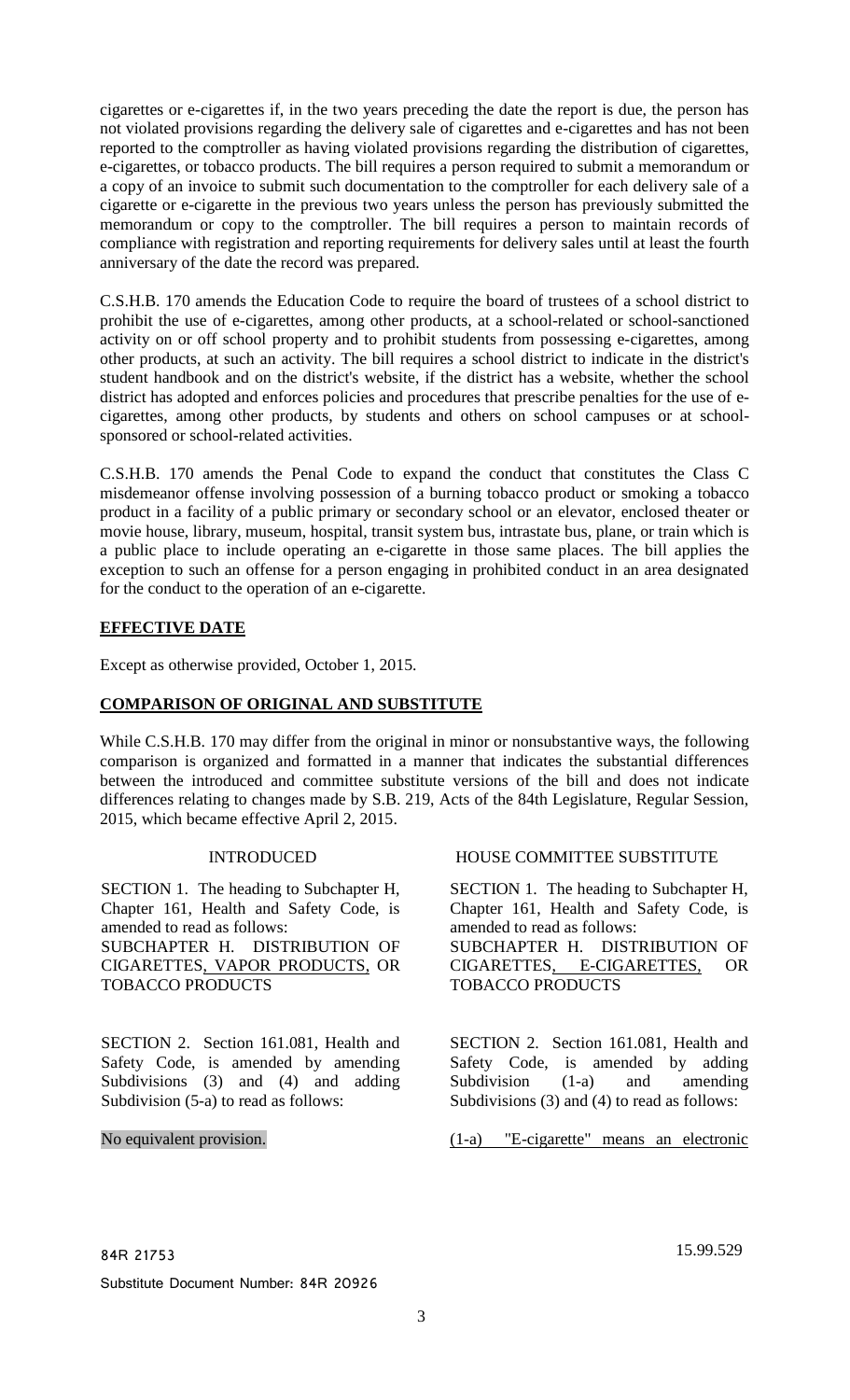(3) "Retail sale" means a transfer of possession from a retailer to a consumer in connection with a purchase, sale, or exchange for value of cigarettes, vapor products, or tobacco products.

(4) "Retailer" means a person who engages in the practice of selling cigarettes, vapor products, or tobacco products to consumers and includes the owner of a coin-operated cigarette, vapor product, or tobacco product vending machine. The term includes a retailer as that term is defined [has the meaning assigned] by Section 154.001 or 155.001, Tax Code, as applicable.

(5-a) "Vapor product" means:

(A) an electronic cigarette or any other device that uses a mechanical heating element, battery, or electronic circuit to deliver vapor that may include nicotine to the individual inhaling from the device; or (B) any substance used to fill or refill an electronic cigarette or other device described by Paragraph (A).

SECTION 3. The heading to Section 161.082, Health and Safety Code, is amended to read as follows:

Sec. 161.082. SALE OF CIGARETTES, VAPOR PRODUCTS, OR TOBACCO PRODUCTS TO PERSONS YOUNGER THAN 18 YEARS OF AGE PROHIBITED; PROOF OF AGE REQUIRED.

cigarette or any other device that simulates smoking by using a mechanical heating element, battery, or electronic circuit to deliver nicotine or other substances to the individual inhaling from the device. The term does not include a prescription medical device unrelated to the cessation of smoking. The term includes:

(A) a device described by this subdivision regardless of whether the device is manufactured, distributed, or sold as an ecigarette, e-cigar, or e-pipe or under another product name or description; and

(B) a component, part, or accessory for the device, regardless of whether the component, part, or accessory is sold separately from the device.

(3) "Retail sale" means a transfer of possession from a retailer to a consumer in connection with a purchase, sale, or exchange for value of cigarettes, ecigarettes, or tobacco products.

(4) "Retailer" means a person who engages in the practice of selling cigarettes, ecigarettes, or tobacco products to consumers and includes the owner of a coin-operated cigarette, e-cigarette, or tobacco product vending machine. The term includes a retailer as that term is defined [has the meaning assigned] by Section 154.001 or 155.001, Tax Code, as applicable.

No equivalent provision.

SECTION 3. The heading to Section 161.082, Health and Safety Code, is amended to read as follows:

Sec. 161.082. SALE OF CIGARETTES, E-CIGARETTES, OR TOBACCO PRODUCTS TO PERSONS YOUNGER THAN 18 YEARS OF AGE PROHIBITED; PROOF OF AGE REQUIRED.

SECTION 4. Sections  $161.082(a)$ , (b), and SECTION 4. Sections  $161.082(a)$ , (b), and

84R 21753 15.99.529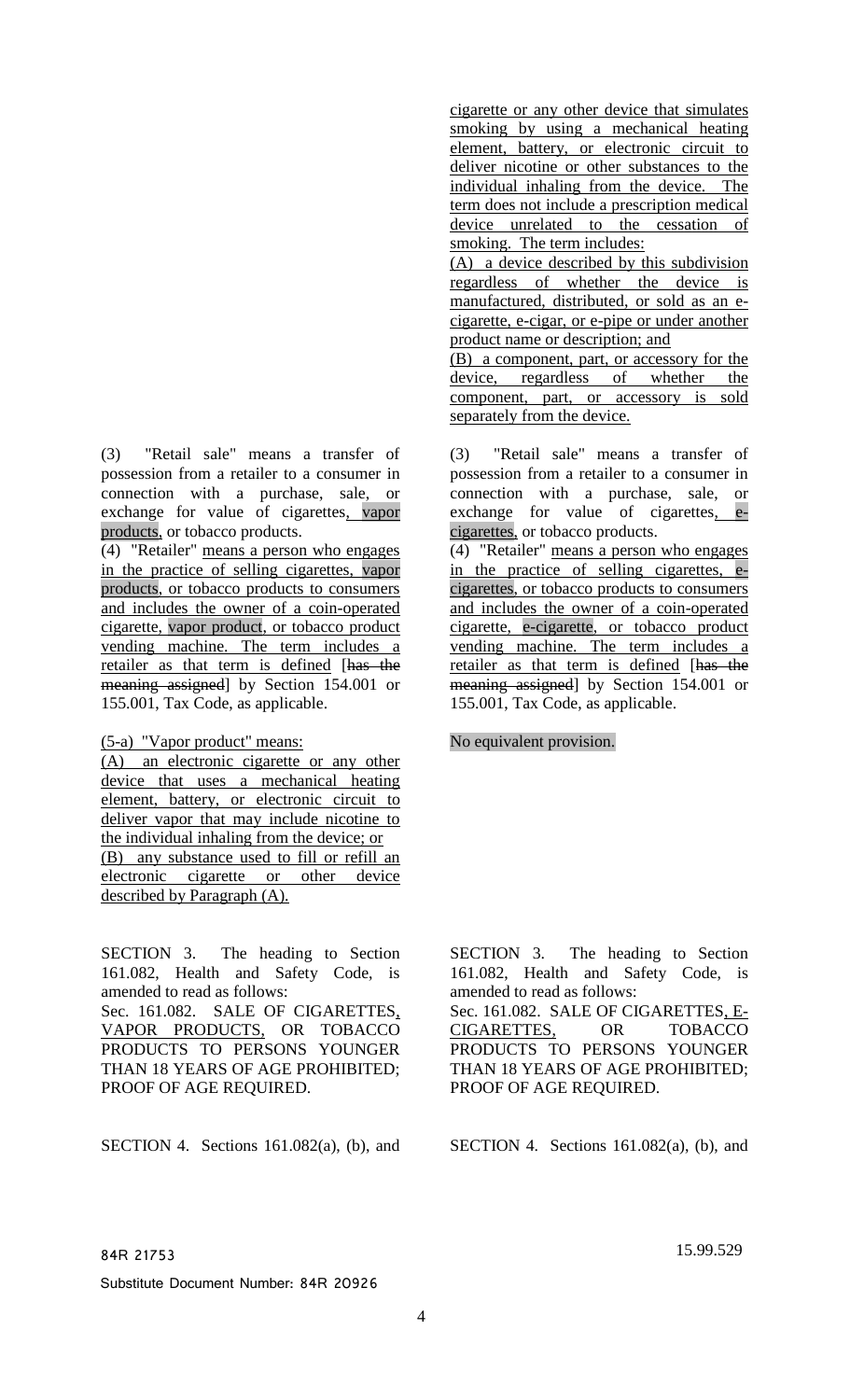(d), Health and Safety Code, are amended to read as follows:

(a) A person commits an offense if the person, with criminal negligence:

(1) sells, gives, or causes to be sold or given a cigarette, vapor product, or tobacco product to someone who is younger than 18 years of age; or

(2) sells, gives, or causes to be sold or given a cigarette, vapor product, or tobacco product to another person who intends to deliver it to someone who is younger than 18 years of age.

(b) If an offense under this section occurs in connection with a sale by an employee of the owner of a store in which cigarettes, vapor products, or tobacco products are sold at retail, the employee is criminally responsible for the offense and is subject to prosecution.

(d) It is a defense to prosecution under Subsection  $(a)(1)$  that the person to whom the cigarette, vapor product, or tobacco product was sold or given presented to the defendant apparently valid proof of identification.

SECTION 5. Section 161.0825(e), Health and Safety Code, is amended to read as follows:

(e) It is an affirmative defense to prosecution under Section 161.082 that:

(1) a transaction scan device identified a license or certificate as valid and the defendant accessed the information and relied on the results in good faith; or

(2) if the defendant is the owner of a store in which cigarettes, vapor products, or tobacco products are sold at retail, the offense under Section 161.082 occurs in connection with a sale by an employee of the owner, and the owner had provided the employee with:

(A) a transaction scan device in working condition; and

(B) adequate training in the use of the transaction scan device.

SECTION 6. The heading to Section 161.083, Health and Safety Code, is amended to read as follows: Sec. 161.083. SALE OF CIGARETTES,

VAPOR PRODUCTS, OR TOBACCO

(d), Health and Safety Code, are amended to read as follows:

(a) A person commits an offense if the person, with criminal negligence:

(1) sells, gives, or causes to be sold or given a cigarette, e-cigarette, or tobacco product to someone who is younger than 18 years of age; or

(2) sells, gives, or causes to be sold or given a cigarette, e-cigarette, or tobacco product to another person who intends to deliver it to someone who is younger than 18 years of age.

(b) If an offense under this section occurs in connection with a sale by an employee of the owner of a store in which cigarettes, ecigarettes, or tobacco products are sold at retail, the employee is criminally responsible for the offense and is subject to prosecution.

(d) It is a defense to prosecution under Subsection  $(a)(1)$  that the person to whom the cigarette, e-cigarette, or tobacco product was sold or given presented to the defendant apparently valid proof of identification.

SECTION 5. Section 161.0825(e), Health and Safety Code, is amended to read as follows:

(e) It is an affirmative defense to prosecution under Section 161.082 that:

(1) a transaction scan device identified a license or certificate as valid and the defendant accessed the information and relied on the results in good faith; or

(2) if the defendant is the owner of a store in which cigarettes, e-cigarettes, or tobacco products are sold at retail, the offense under Section 161.082 occurs in connection with a sale by an employee of the owner, and the owner had provided the employee with:

(A) a transaction scan device in working condition; and

(B) adequate training in the use of the transaction scan device.

SECTION 6. The heading to Section 161.083, Health and Safety Code, is amended to read as follows: Sec. 161.083. SALE OF CIGARETTES, E-CIGARETTES, OR TOBACCO

84R 21753 15.99.529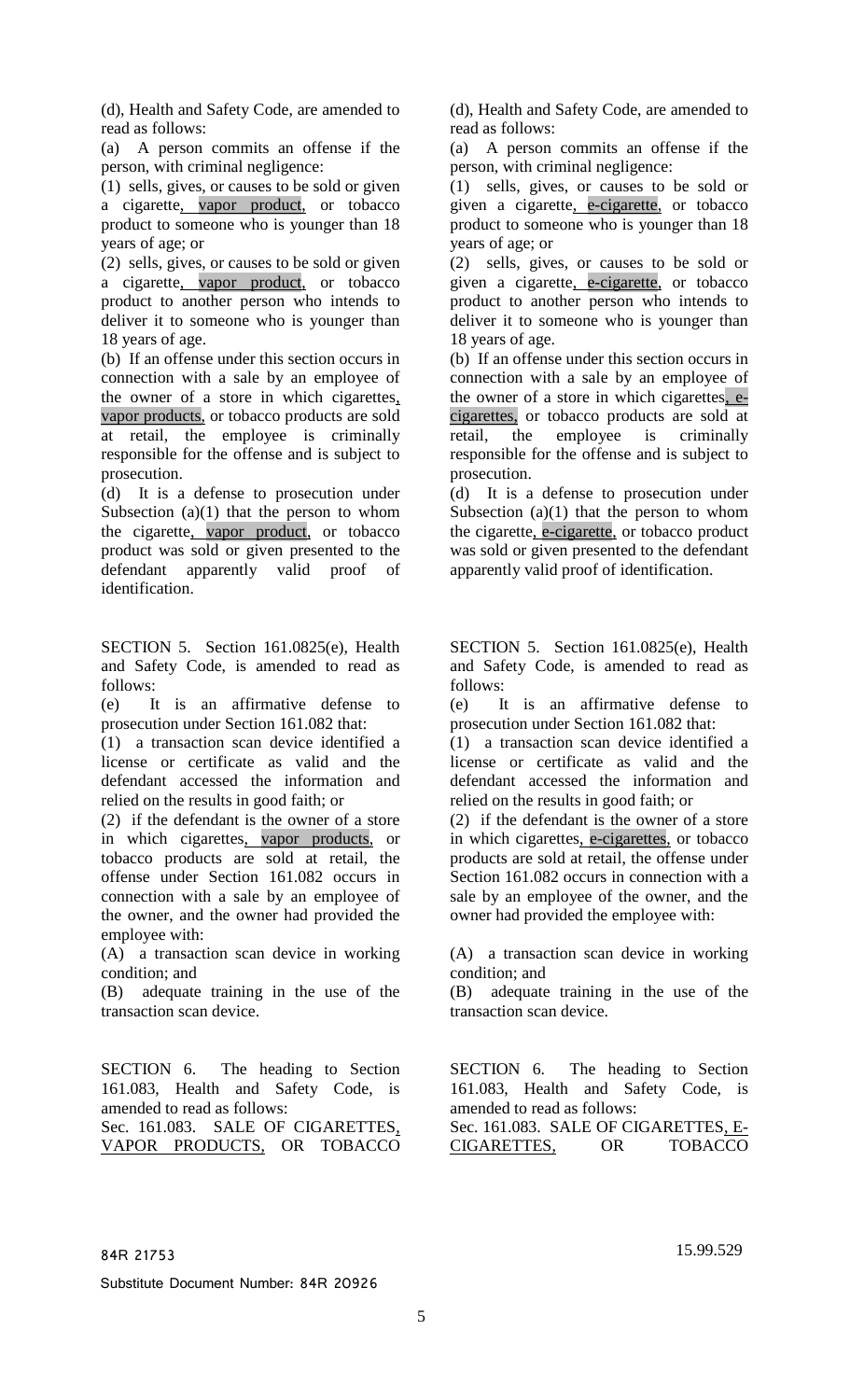PRODUCTS TO PERSONS YOUNGER THAN 27 YEARS OF AGE.

SECTION 7. Section 161.083, Health and Safety Code, is amended by adding Subsection (a-1) and amending Subsections (b) and (c) to read as follows:

(a-1) A person may not sell, give, or cause to be sold or given a vapor product to someone who is younger than 27 years of age unless the person to whom the vapor product was sold or given presents an apparently valid proof of identification.

(b) A retailer shall adequately supervise and train the retailer's agents and employees to prevent a violation of Subsections [Subsection] (a) and  $(a-1)$ .

(c) A proof of identification described by Section 161.082(e) satisfies the requirements of Subsections [Subsection] (a) and (a-1).

SECTION 8. Sections 161.084(a), (b), and (d), Health and Safety Code, are amended to read as follows:

(a) Each person who sells cigarettes, vapor products, or tobacco products at retail or by vending machine shall post a sign in a location that is conspicuous to all employees and customers and that is close to the place at which the cigarettes, vapor products, or tobacco products may be purchased.

(b) The sign must include the statement:

PURCHASING OR ATTEMPTING TO PURCHASE VAPOR PRODUCTS OR TOBACCO PRODUCTS BY A MINOR UNDER 18 YEARS OF AGE IS PROHIBITED BY LAW. SALE OR PROVISION OF VAPOR PRODUCTS OR TOBACCO PRODUCTS TO A MINOR UNDER 18 YEARS OF AGE IS PROHIBITED BY LAW. UPON CONVICTION, A CLASS C MISDEMEANOR, INCLUDING A FINE OF UP TO \$500, MAY BE IMPOSED. VIOLATIONS MAY BE REPORTED TO THE TEXAS COMPTROLLER'S OFFICE BY CALLING (insert toll-free telephone number). PREGNANT WOMEN SHOULD NOT SMOKE. SMOKERS ARE MORE LIKELY TO HAVE BABIES WHO ARE BORN PREMATURE OR WITH LOW BIRTH WEIGHT.

PRODUCTS TO PERSONS YOUNGER THAN 27 YEARS OF AGE.

SECTION 7. Section 161.083, Health and Safety Code, is amended by adding Subsection (a-1) and amending Subsections (b) and (c) to read as follows:

(a-1) A person may not sell, give, or cause to be sold or given an e-cigarette to someone who is younger than 27 years of age unless the person to whom the ecigarette was sold or given presents an apparently valid proof of identification.

(b) A retailer shall adequately supervise and train the retailer's agents and employees to prevent a violation of Subsections [Subsection] (a) and  $(a-1)$ .

(c) A proof of identification described by Section 161.082(e) satisfies the requirements of Subsections [Subsection] (a) and (a-1).

SECTION 8. Sections 161.084(a), (b), and (d), Health and Safety Code, are amended to read as follows:

(a) Each person who sells cigarettes, ecigarettes, or tobacco products at retail or by vending machine shall post a sign in a location that is conspicuous to all employees and customers and that is close to the place at which the cigarettes, e-cigarettes, or tobacco products may be purchased.

(b) The sign must include the statement: PURCHASING OR ATTEMPTING TO<br>PURCHASE E-CIGARETTES OR E-CIGARETTES OR TOBACCO PRODUCTS BY A MINOR UNDER 18 YEARS OF AGE IS PROHIBITED BY LAW. SALE OR PROVISION OF E-CIGARETTES OR TOBACCO PRODUCTS TO A MINOR UNDER 18 YEARS OF AGE IS PROHIBITED BY LAW. UPON CONVICTION, A CLASS C MISDEMEANOR, INCLUDING A FINE OF UP TO \$500, MAY BE IMPOSED. VIOLATIONS MAY BE REPORTED TO THE TEXAS COMPTROLLER'S OFFICE BY CALLING (insert toll-free telephone number). PREGNANT WOMEN SHOULD NOT SMOKE. SMOKERS ARE MORE LIKELY TO HAVE BABIES WHO ARE BORN PREMATURE OR WITH LOW BIRTH WEIGHT.

84R 21753 15.99.529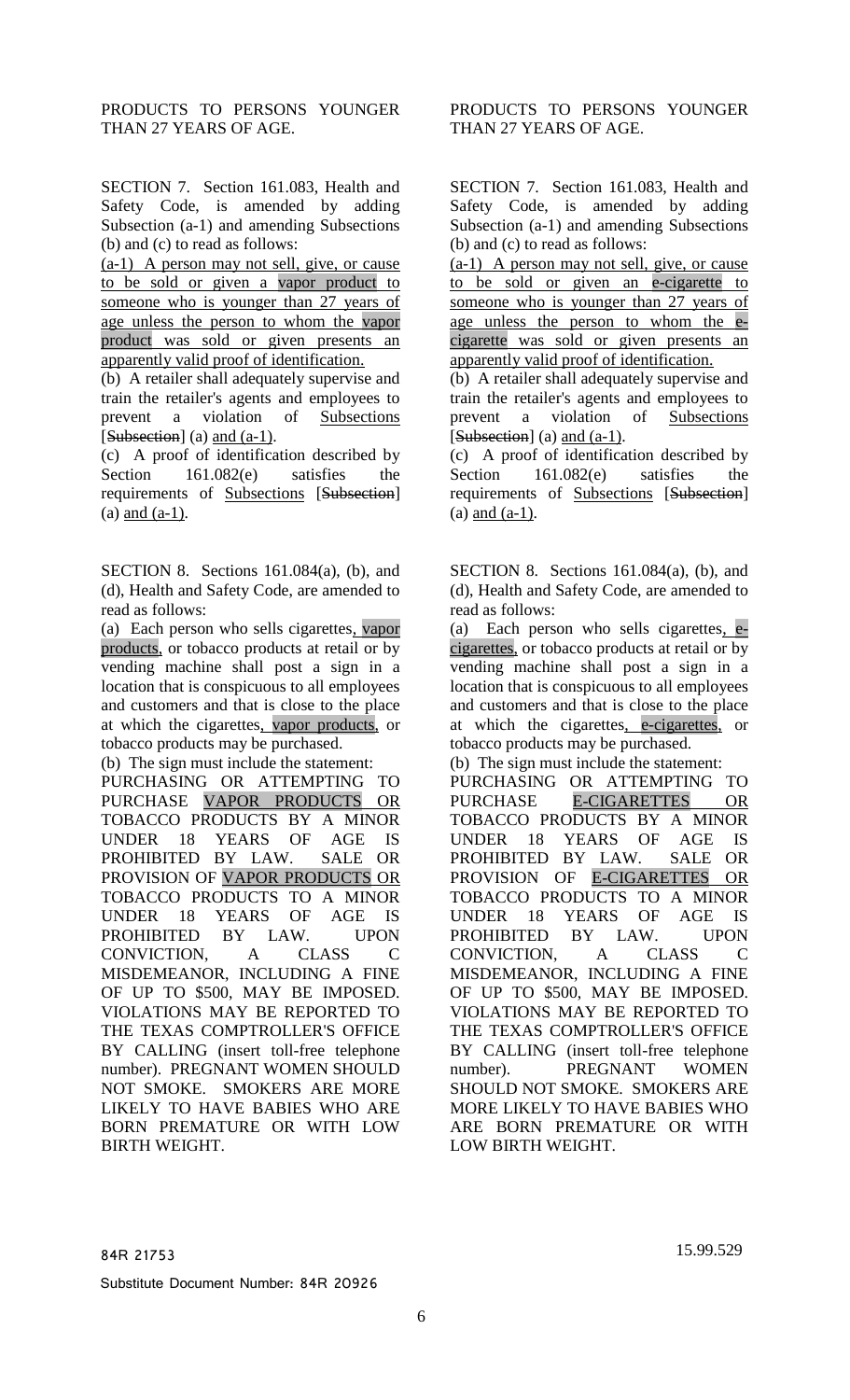(d) The comptroller on request shall provide the sign without charge to any person who sells cigarettes, vapor products, or tobacco products. The comptroller may provide the sign without charge to distributors of cigarettes, vapor products, or tobacco products or wholesale dealers of cigarettes, vapor products, or tobacco products in this state for distribution to persons who sell cigarettes, vapor products,<br>or tobacco products. A distributor or or tobacco products. wholesale dealer may not charge for distributing a sign under this subsection.

SECTION 9. Sections 161.085(a) and (b), Health and Safety Code, are amended to read as follows:

(a) Each retailer shall notify each individual employed by that retailer who is to be engaged in retail sales of cigarettes, vapor products, or tobacco products that state law:

(1) prohibits the sale or distribution of cigarettes, vapor products, or tobacco products to any person who is younger than 18 years of age as provided by Section 161.082 and that a violation of that section is a Class C misdemeanor; and

(2) requires each person who sells cigarettes, vapor products, or tobacco products at retail or by vending machine to post a warning notice as provided by Section 161.084, requires each employee to ensure that the appropriate sign is always properly displayed while that employee is exercising the employee's duties, and provides that a violation of Section 161.084 is a Class C misdemeanor.

(b) The notice required by Subsection (a) must be provided within 72 hours of the date an individual begins to engage in retail sales of vapor or tobacco products. The individual shall signify that the individual has received the notice required by Subsection (a) by signing a form stating that the law has been fully explained, that the individual understands the law, and that the individual, as a condition of employment, agrees to comply with the law.

SECTION 10. Section 161.086(a), Health and Safety Code, is amended to read as follows:

(d) The comptroller on request shall provide the sign without charge to any person who sells cigarettes, e-cigarettes, or tobacco products. The comptroller may provide the sign without charge to distributors of cigarettes, e-cigarettes, or tobacco products or wholesale dealers of cigarettes, e-cigarettes, or tobacco products in this state for distribution to persons who sell cigarettes, e-cigarettes, or tobacco products. A distributor or wholesale dealer may not charge for distributing a sign under this subsection.

SECTION 9. Sections 161.085(a) and (b), Health and Safety Code, are amended to read as follows:

(a) Each retailer shall notify each individual employed by that retailer who is to be engaged in retail sales of cigarettes, ecigarettes, or tobacco products that state law:

(1) prohibits the sale or distribution of cigarettes, e-cigarettes, or tobacco products to any person who is younger than 18 years of age as provided by Section 161.082 and that a violation of that section is a Class C misdemeanor; and

(2) requires each person who sells cigarettes, e-cigarettes, or tobacco products at retail or by vending machine to post a warning notice as provided by Section 161.084, requires each employee to ensure that the appropriate sign is always properly displayed while that employee is exercising the employee's duties, and provides that a violation of Section 161.084 is a Class C misdemeanor.

(b) The notice required by Subsection (a) must be provided within 72 hours of the date an individual begins to engage in retail sales of e-cigarettes or tobacco products. The individual shall signify that the individual has received the notice required by Subsection (a) by signing a form stating that the law has been fully explained, that the individual understands the law, and that the individual, as a condition of employment, agrees to comply with the law.

SECTION 10. Section 161.086(a), Health and Safety Code, is amended to read as follows:

84R 21753 15.99.529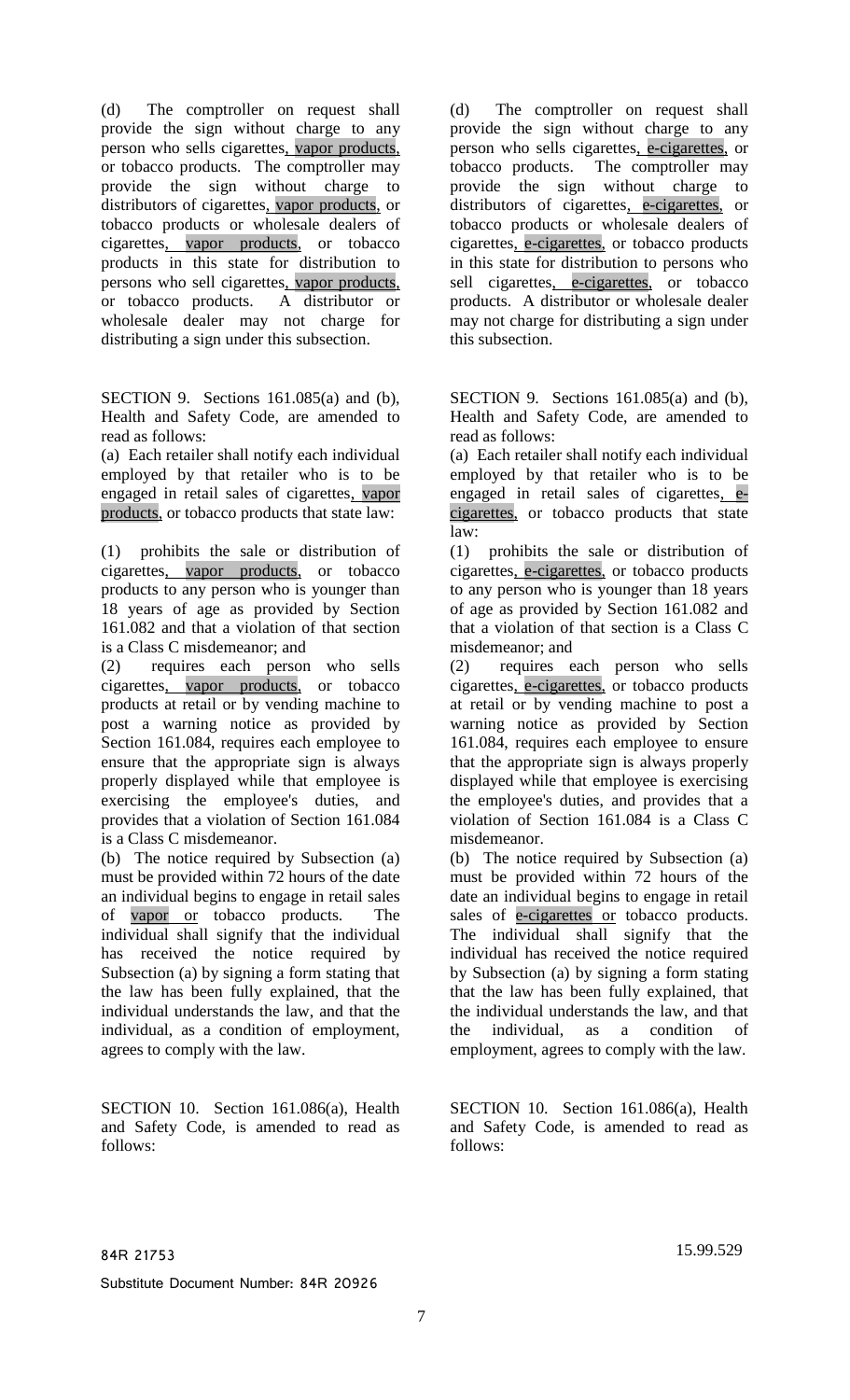(a) Except as provided by Subsection (b), a retailer or other person may not:

(1) offer cigarettes, vapor products, or tobacco products for sale in a manner that permits a customer direct access to the cigarettes, vapor products, or tobacco products; or

(2) install or maintain a vending machine containing cigarettes, vapor products, or tobacco products.

SECTION 11. The heading to Section 161.087, Health and Safety Code, is amended to read as follows:

Sec. 161.087. DISTRIBUTION OF CIGARETTES, VAPOR PRODUCTS, OR TOBACCO PRODUCTS.

SECTION 12. Sections 161.087(a) and (b), Health and Safety Code, are amended to read as follows:

(a) A person may not distribute to persons younger than 18 years of age:

(1) a free sample of a cigarette, vapor product, or tobacco product; or

(2) a coupon or other item that the recipient may use to receive a free or discounted cigarette, vapor product, or tobacco product or a sample cigarette, vapor product, or tobacco product.

(b) Except as provided by Subsection (c),  $\underline{a}$ person, including a permit holder, may not accept or redeem, offer to accept or redeem, or hire a person to accept or redeem a coupon or other item that the recipient may use to receive a free or discounted cigarette, vapor product, or tobacco product or a sample cigarette, vapor product, or tobacco product if the recipient is younger than 18 years of age. A coupon or other item that such a recipient may use to receive a free or discounted cigarette, vapor product, or tobacco product or a sample cigarette, vapor product, or tobacco product may not be redeemable through mail or courier delivery.

(a) Except as provided by Subsection (b), a retailer or other person may not:

(1) offer cigarettes, e-cigarettes, or tobacco products for sale in a manner that permits a customer direct access to the cigarettes, ecigarettes, or tobacco products; or

(2) install or maintain a vending machine containing cigarettes, e-cigarettes, or tobacco products.

SECTION 11. The heading to Section 161.087, Health and Safety Code, is amended to read as follows:

Sec. 161.087. DISTRIBUTION OF CIGARETTES, E-CIGARETTES, OR TOBACCO PRODUCTS.

SECTION 12. Sections 161.087(a) and (b), Health and Safety Code, are amended to read as follows:

(a) A person may not distribute to persons younger than 18 years of age:

(1) a free sample of a cigarette, e-cigarette, or tobacco product; or

(2) a coupon or other item that the recipient may use to receive a free or discounted cigarette, e-cigarette, or tobacco product or a sample cigarette, e-cigarette, or tobacco product.

(b) Except as provided by Subsection (c),  $\underline{a}$ person, including a permit holder, may not accept or redeem, offer to accept or redeem, or hire a person to accept or redeem a coupon or other item that the recipient may use to receive a free or discounted cigarette, e-cigarette, or tobacco product or a sample cigarette, e-cigarette, or tobacco product if the recipient is younger than 18 years of age. A coupon or other item that such a recipient may use to receive a free or discounted cigarette, e-cigarette, or tobacco product or a sample cigarette, e-cigarette, or tobacco product may not be redeemable through mail or courier delivery.

No equivalent provision. SECTION 13. Subchapter H, Chapter 161, Health and Safety Code, is amended by adding Section 161.0875 to read as follows: Sec. 161.0875. SALE OF E-CIGARETTE NICOTINE CONTAINERS. (a) A person may not sell or cause to be sold a container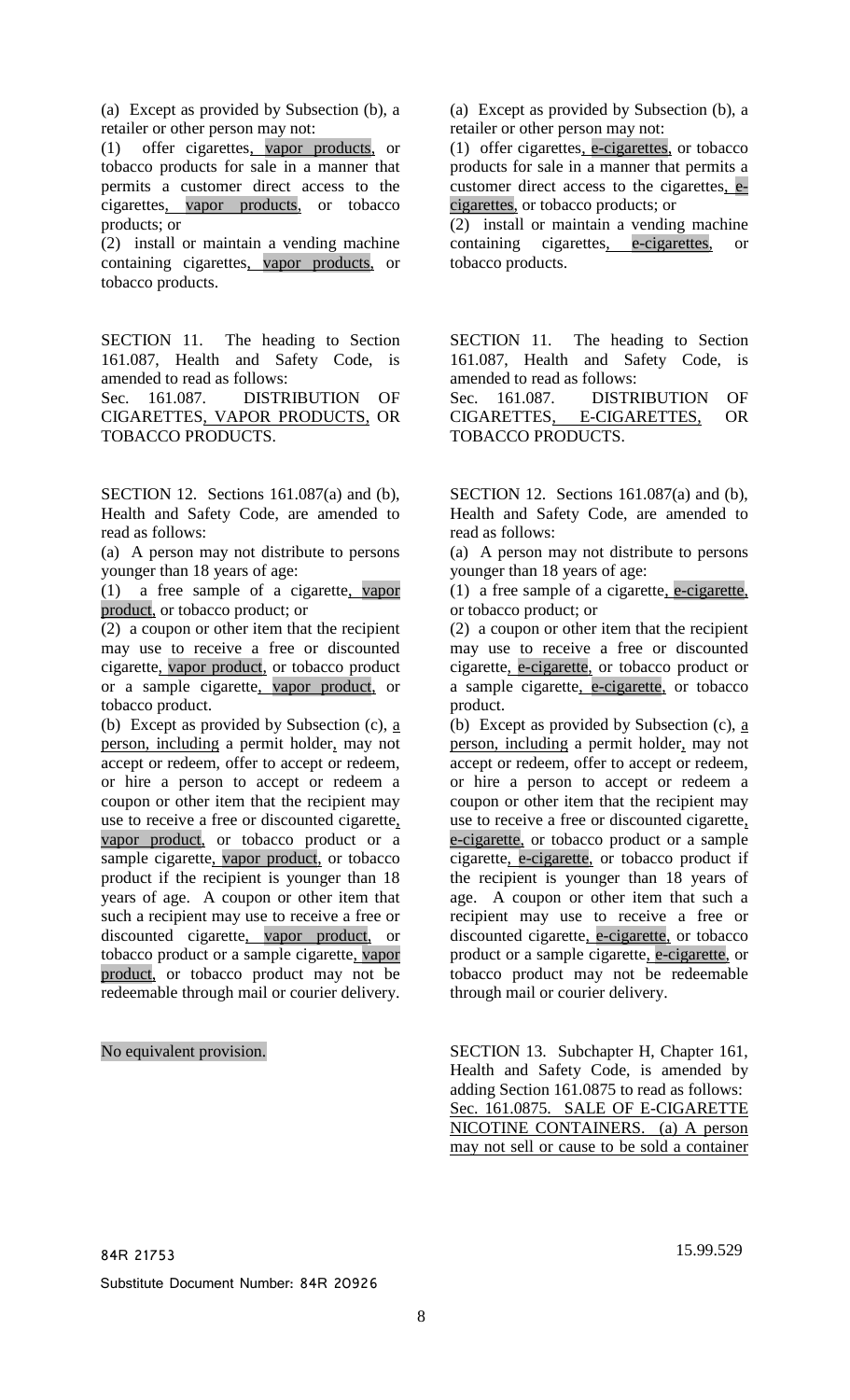SECTION 13. Sections 161.088(b) and (d), Health and Safety Code, are amended to read as follows:

(b) The comptroller may make block grants to counties and municipalities to be used by local law enforcement agencies to enforce this subchapter in a manner that can reasonably be expected to reduce the extent to which cigarettes, vapor products, and tobacco products are sold or distributed to persons who are younger than 18 years of age. At least annually, random unannounced inspections shall be conducted at various locations where cigarettes, vapor products, and tobacco products are sold or distributed to ensure compliance with this subchapter. The comptroller shall rely, to the fullest extent possible, on local law enforcement agencies to enforce this subchapter.

(d) The use of a person younger than 18 years of age to act as a minor decoy to test compliance with this subchapter shall be conducted in a fashion that promotes fairness. A person may be enlisted by the comptroller or a local law enforcement agency to act as a minor decoy only if the following requirements are met:

(1) written parental consent is obtained for the use of a person younger than 18 years of age to act as a minor decoy to test compliance with this subchapter;

(2) at the time of the inspection, the minor decoy is younger than 17 years of age;

that contains liquid with nicotine and that is an accessory for an e-cigarette unless:

(1) the container satisfies the child-resistant effectiveness standards under 16 C.F.R. Section 1700.15(b)(1) when tested in accordance with the method described by 16 C.F.R. Section 1700.20; or

(2) the container is a cartridge that is prefilled and sealed by the manufacturer and is not intended to be opened by a consumer. (b) If the federal government adopts standards for the packaging of a container described by Subsection (a), a person who complies with those standards is considered to be in compliance with this section.

SECTION 14. Sections 161.088(b) and (d), Health and Safety Code, are amended to read as follows:

(b) The comptroller may make block grants to counties and municipalities to be used by local law enforcement agencies to enforce this subchapter and Subchapter R in a manner that can reasonably be expected to reduce the extent to which cigarettes, ecigarettes, and tobacco products are sold or distributed, including by delivery sale, to persons who are younger than 18 years of age. At least annually, random unannounced inspections shall be conducted at various locations where cigarettes, ecigarettes, and tobacco products are sold or distributed, including by delivery sale, to ensure compliance with this subchapter and Subchapter R. The comptroller shall rely, to the fullest extent possible, on local law enforcement agencies to enforce this subchapter and Subchapter R.

(d) The use of a person younger than 18 years of age to act as a minor decoy to test compliance with this subchapter and Subchapter R shall be conducted in a fashion that promotes fairness. A person may be enlisted by the comptroller or a local law enforcement agency to act as a minor decoy only if the following requirements are met:

(1) written parental consent is obtained for the use of a person younger than 18 years of age to act as a minor decoy to test compliance with this subchapter and Subchapter R;

(2) at the time of the inspection, order, or delivery, the minor decoy is younger than

84R 21753 15.99.529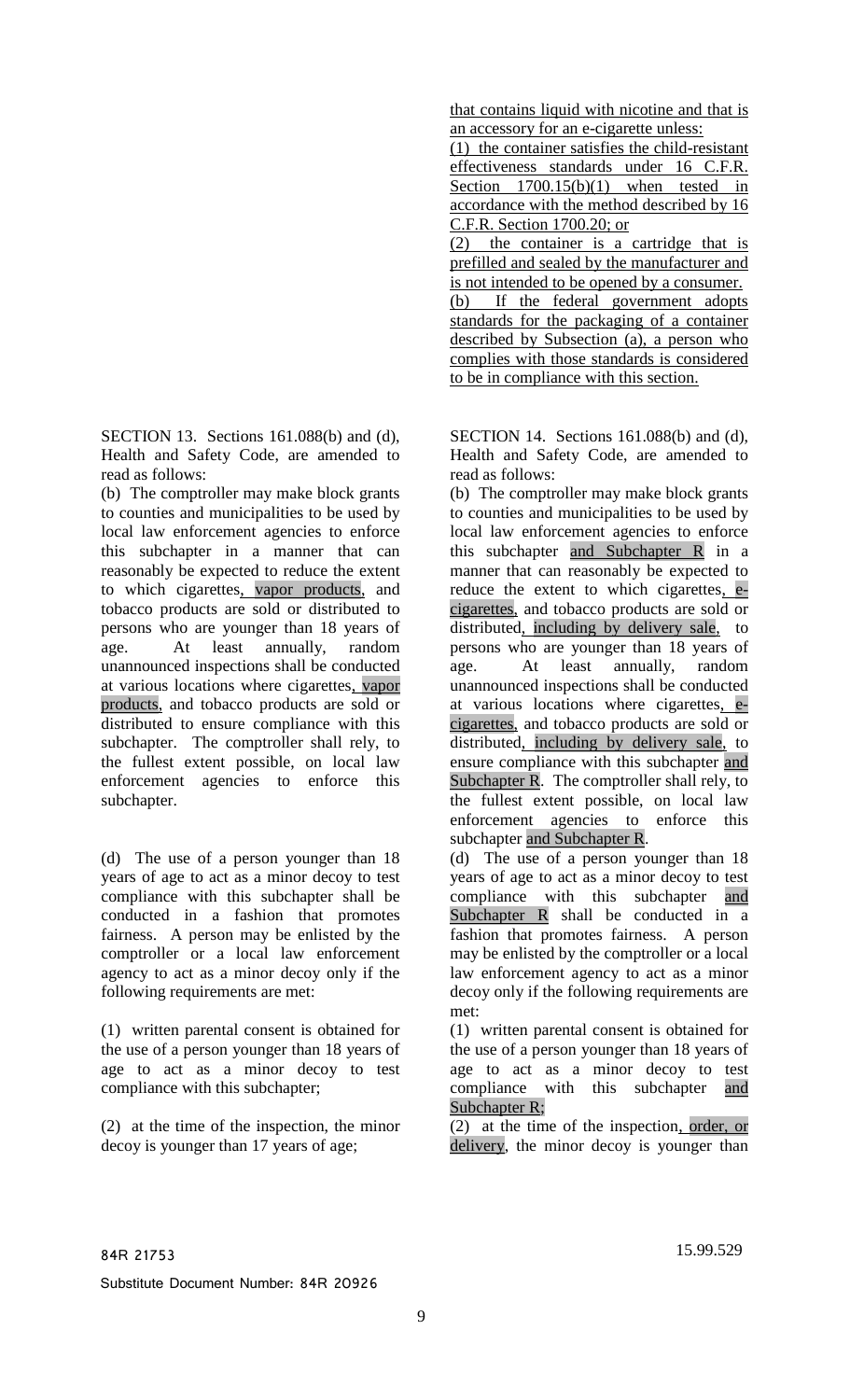(3) the minor decoy has an appearance that would cause a reasonably prudent seller of cigarettes, vapor products, or tobacco products to request identification and proof of age;

(4) the minor decoy carries either the minor's own identification showing the minor's correct date of birth or carries no identification, and a minor decoy who carries identification presents it on request to any seller of cigarettes, vapor products, or tobacco products; and

(5) the minor decoy answers truthfully any questions about the minor's age.

SECTION 14. Section 161.089, Health and Safety Code, is amended to read as follows: Sec. 161.089. PREEMPTION OF LOCAL LAW. This subchapter does not preempt a local regulation of the sale, distribution, or use of cigarettes, vapor products, or tobacco products or affect the authority of a political subdivision to adopt or enforce an ordinance or requirement relating to the sale, distribution, or use of cigarettes, vapor products, or tobacco products if the regulation, ordinance, or requirement:

(1) is compatible with and equal to or more stringent than a requirement prescribed by this subchapter; or

(2) relates to an issue that is not specifically addressed by this subchapter or Chapter 154 or 155, Tax Code.

SECTION 15. Section 161.0901, Health and Safety Code, is amended to read as follows:

Sec. 161.0901. DEPARTMENT REPORT [OF OFFICE OF SMOKING AND HEALTH]. (a) Not later than January 5th of each odd-numbered year the [Office of Smoking and Health of the] department shall report to the governor, lieutenant governor, and [the] speaker of the house of representatives on the status of smoking and the use of vapor products, tobacco, and tobacco products in this state.

(b) The report must include, at a minimum: (1) a baseline of statistics and analysis regarding retail compliance with this 17 years of age;

(3) the minor decoy has an appearance that would cause a reasonably prudent seller of cigarettes, e-cigarettes, or tobacco products to request identification and proof of age;

(4) the minor decoy carries either the minor's own identification showing the minor's correct date of birth or carries no identification, and a minor decoy who carries identification presents it on request to any seller of or any person who delivers cigarettes, e-cigarettes, or tobacco products; and

(5) the minor decoy answers truthfully any questions about the minor's age at the time of the inspection, order, or delivery.

No equivalent provision.

SECTION 15. Subchapter H, Chapter 161, Health and Safety Code, is amended by adding Section 161.0902 to read as follows: Sec. 161.0902. E-CIGARETTE REPORT.

(a) Not later than January 5th of each oddnumbered year, the department shall report to the governor, lieutenant governor, and speaker of the house of representatives on the status of the use of e-cigarettes in this state.

(b) The report must include, at a minimum: (1) a baseline of statistics and analysis regarding retail compliance with this

84R 21753 15.99.529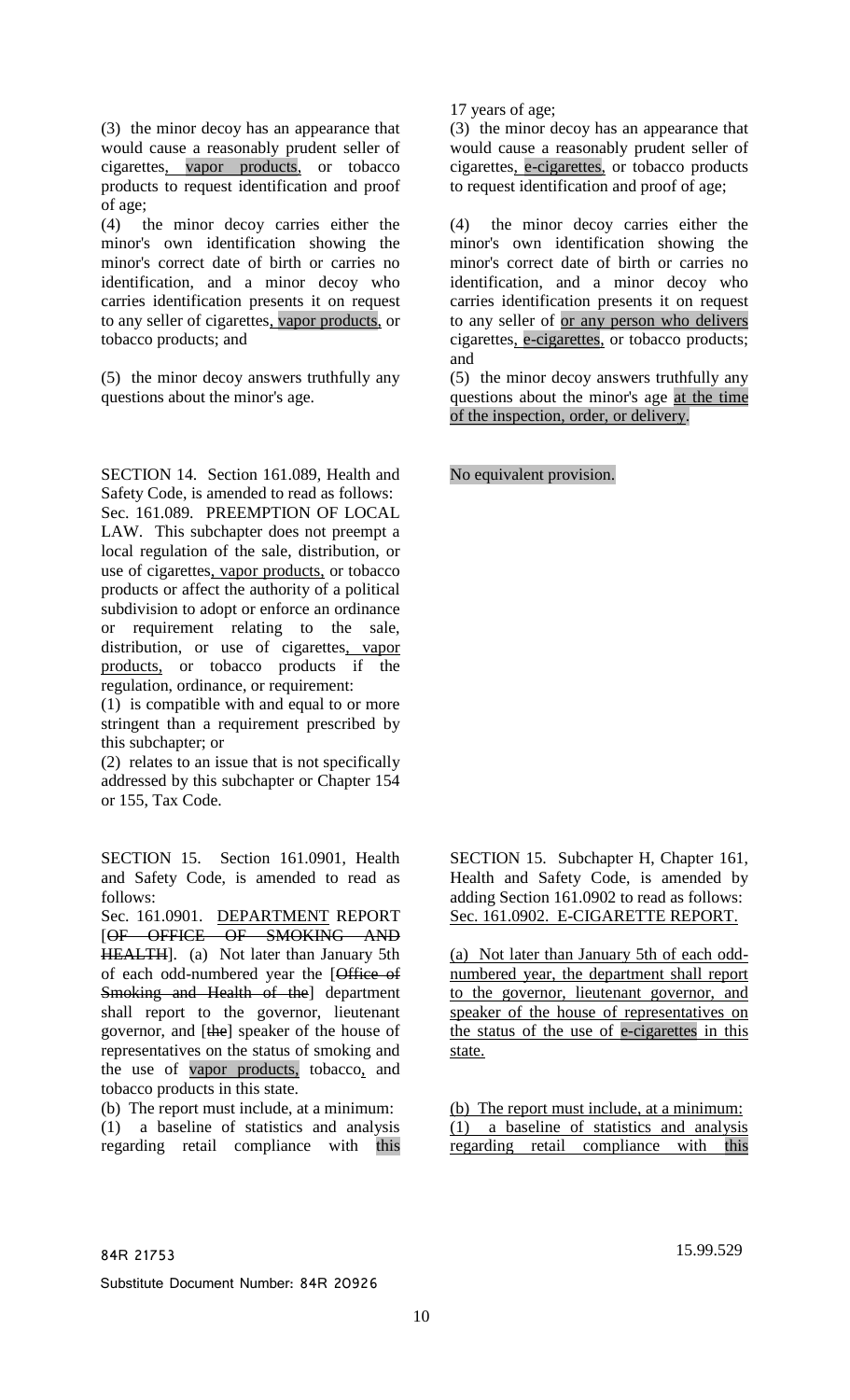subchapter, Subchapter K, and Chapters 154 and 155, Tax Code;

 $\overline{(2)}$  a baseline of statistics and analysis regarding illegal vapor product and tobacco sales, including:

(A) sales to minors;

(B) enforcement actions concerning minors; and

(C) sources of citations;

(3) vapor product and tobacco controls and initiatives by the [Office of Smoking and Health of the] department, or any other state agency, including an evaluation of the effectiveness of the controls and initiatives;

(4) the future goals and plans of the [Office of Smoking and Health of the] department to decrease the use of vapor products, tobacco, and tobacco products;

(5) the educational programs of the [Office of Smoking and Health of the] department and the effectiveness of those programs; and (6) the incidence of use of vapor products, tobacco, and tobacco products by regions in this state, including use of cigarettes, vapor products, and tobacco products by ethnicity.

No equivalent provision.

SECTION 16. The heading to Subchapter K, Chapter 161, Health and Safety Code, is amended to read as follows:

SUBCHAPTER K. PROHIBITION OF CERTAIN CIGARETTE, VAPOR PRODUCT, OR TOBACCO PRODUCT ADVERTISING; FEE

SECTION 17. Section 161.121, Health and Safety Code, is amended by adding Subdivision (6) to read as follows: (6) "Vapor product" has the meaning

assigned by Section 161.081.

SECTION 18. Sections 161.122(a) and (b), Health and Safety Code, are amended to read as follows:

(a) Except as provided by this section, a sign containing an advertisement for cigarettes, vapor products, or tobacco products may not be located closer than

(2) a baseline of statistics and analysis regarding illegal e-cigarette sales, including:

(A) sales to minors;

(B) enforcement actions concerning minors; and

(C) sources of citations;

(3) e-cigarette controls and initiatives by the department, or any other state agency, including an evaluation of the effectiveness of the controls and initiatives;

(4) the future goals and plans of the department to decrease the use of ecigarettes;

(5) the educational programs of the department and the effectiveness of those programs; and

(6) the incidence of use of e-cigarettes by regions in this state, including use of ecigarettes by ethnicity.

(c) The department may include the report required by this section with a similar report for cigarettes or tobacco products required by law.

No equivalent provision.

No equivalent provision.

No equivalent provision.

84R 21753 15.99.529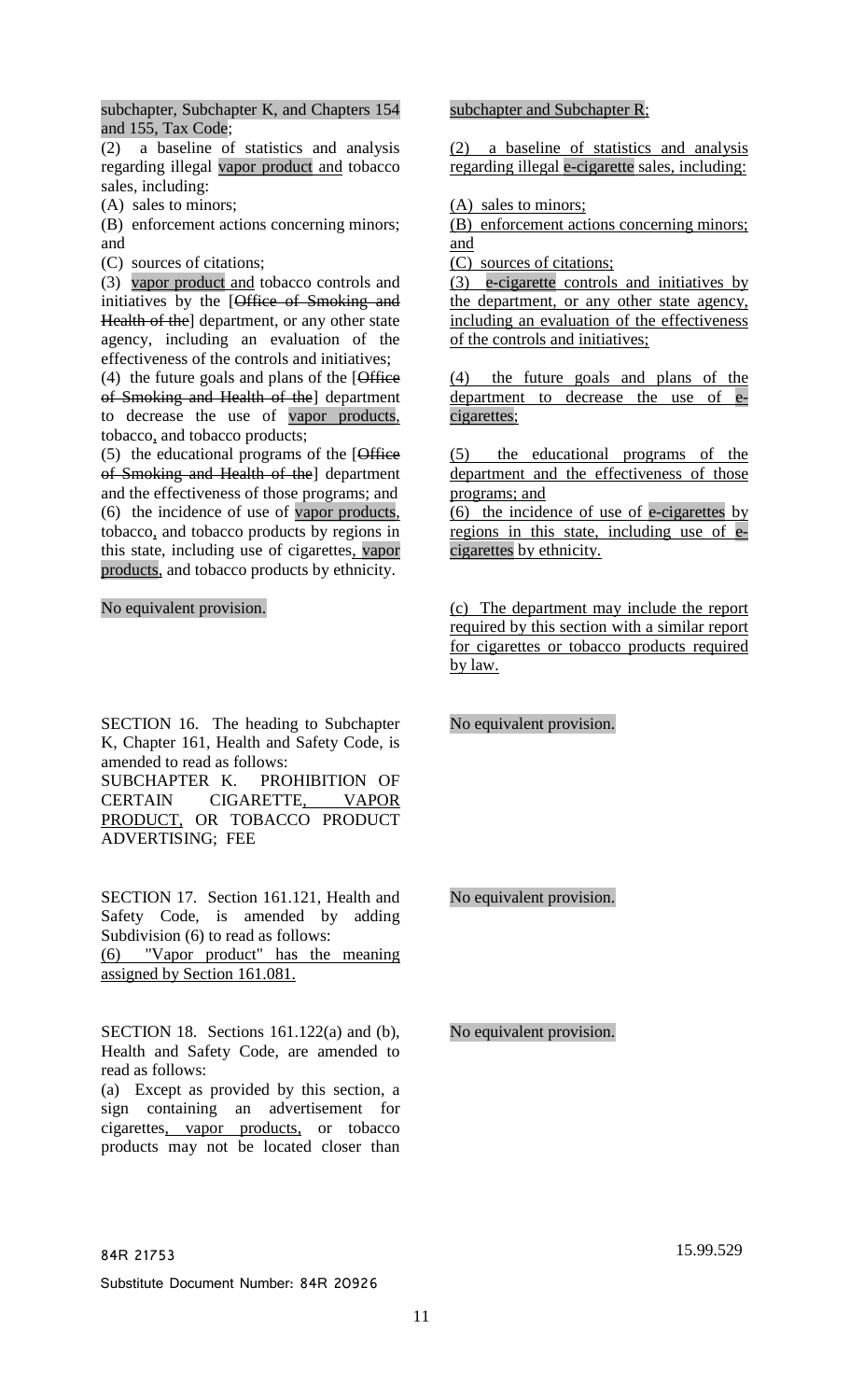1,000 feet to a church or school.

(b) The measurement of the distance between the sign containing an advertisement for cigarettes, vapor products, or tobacco products and an institution listed in Subsection (a) is from the nearest property line of the institution to a point on a street or highway closest to the sign, along street lines and in direct lines across intersections.

SECTION 19. Section 161.123(a), Health and Safety Code, is amended to read as follows:

(a) A purchaser of advertising is liable for and shall remit to the comptroller a fee that is 10 percent of the gross sales price of any outdoor advertising of cigarettes, vapor products, and tobacco products in this state.

SECTION 20. Section 161.124(b), Health and Safety Code, is amended to read as follows:

(b) Money in the account may be appropriated only for administration and enforcement of this section, enforcement of law relating to cigarettes, vapor products, and tobacco products, and the education advertising campaign and grant program established under Subchapter O[, Chapter 161].

SECTION 21. The heading to Subchapter N, Chapter 161, Health and Safety Code, is amended to read as follows: SUBCHAPTER N. VAPOR PRODUCT AND TOBACCO USE BY MINORS

SECTION 22. Section 161.251, Health and Safety Code, is amended by adding Subdivision (3) to read as follows:

## (3) "Vapor product" has the meaning assigned by Section 161.081.

SECTION 23. The heading to Section 161.252, Health and Safety Code, is amended to read as follows: Sec. 161.252. POSSESSION, PURCHASE, No equivalent provision.

### No equivalent provision.

SECTION 16. The heading to Subchapter N, Chapter 161, Health and Safety Code, is amended to read as follows: SUBCHAPTER N. E-CIGARETTE AND TOBACCO USE BY MINORS

SECTION 17. Section 161.251, Health and Safety Code, is amended by adding Subdivision (1-a) to read as follows: (1-a) "E-cigarette" has the meaning assigned by Section 161.081.

SECTION 18. The heading to Section 161.252, Health and Safety Code, is amended to read as follows: Sec. 161.252. POSSESSION, PURCHASE,

84R 21753 15.99.529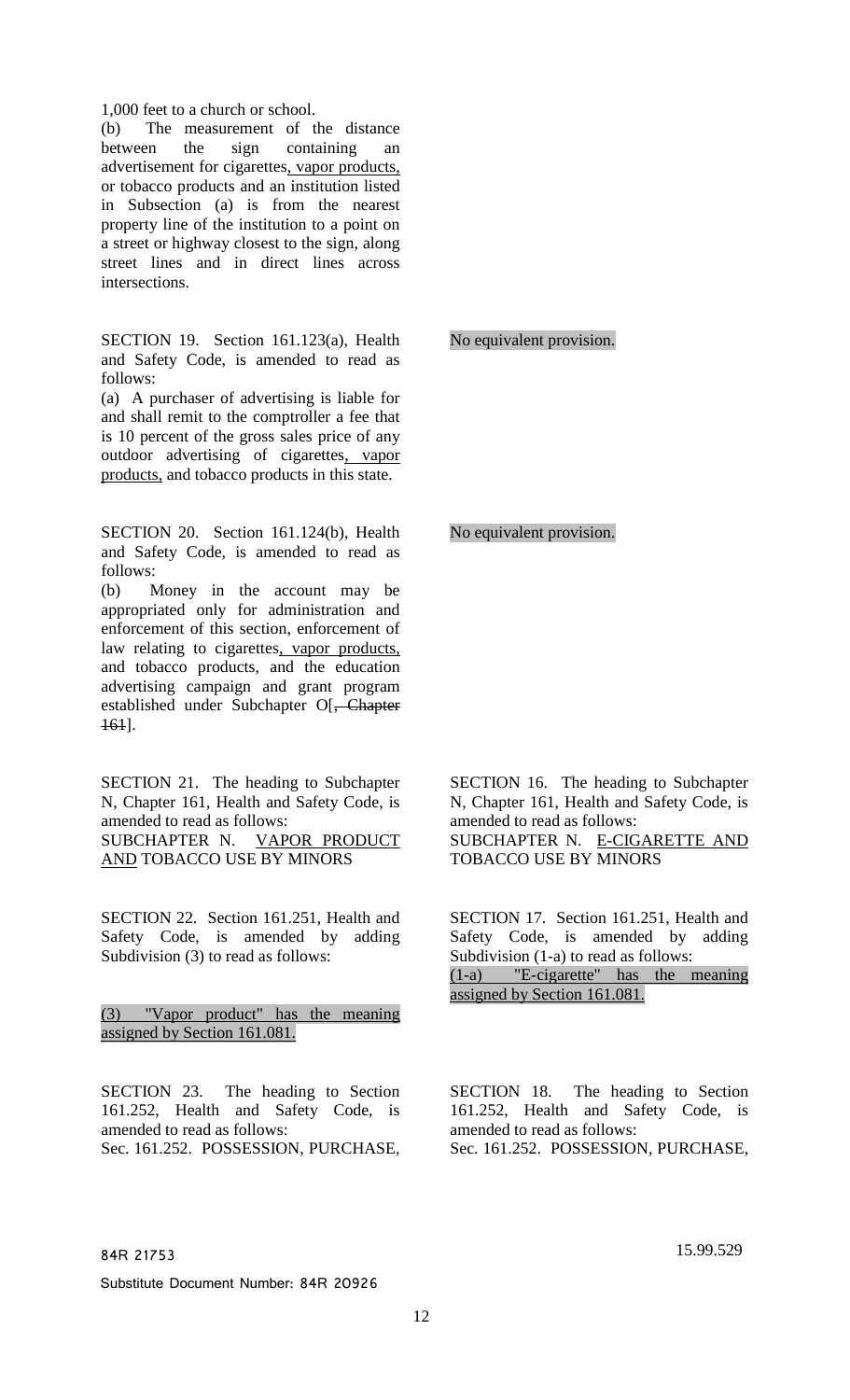CONSUMPTION, OR RECEIPT OF CIGARETTES, VAPOR PRODUCTS, OR TOBACCO PRODUCTS BY MINORS PROHIBITED.

SECTION 24. Sections 161.252(a) and (b), Health and Safety Code, are amended to read as follows:

(a) An individual who is younger than 18 years of age commits an offense if the individual:

(1) possesses, purchases, consumes, or accepts a cigarette, vapor product, or tobacco product; or

(2) falsely represents himself or herself to be 18 years of age or older by displaying proof of age that is false, fraudulent, or not actually proof of the individual's own age in order to obtain possession of, purchase, or receive a cigarette, vapor product, or tobacco product.

(b) It is an exception to the application of this section that the individual younger than 18 years of age possessed the cigarette, vapor product, or tobacco product in the presence of:

(1) an adult parent, a guardian, or a spouse of the individual; or

(2) an employer of the individual, if possession or receipt of the vapor or tobacco product is required in the performance of the employee's duties as an employee.

SECTION 25. The heading to Section 161.253, Health and Safety Code, is amended to read as follows:

Sec. 161.253. VAPOR PRODUCT AND TOBACCO AWARENESS PROGRAM; COMMUNITY SERVICE.

SECTION 26. Sections 161.253(a), (b), (c), (d), and (e), Health and Safety Code, are amended to read as follows:

(a) On conviction of an individual for an offense under Section 161.252, the court shall suspend execution of sentence and shall require the defendant to attend a vapor product and tobacco awareness program approved by the commissioner. The court may require the parent or guardian of the defendant to attend the vapor product and

## CONSUMPTION, OR RECEIPT OF CIGARETTES, E-CIGARETTES, OR TOBACCO PRODUCTS BY MINORS PROHIBITED.

SECTION 19. Sections 161.252(a) and (b), Health and Safety Code, are amended to read as follows:

(a) An individual who is younger than 18 years of age commits an offense if the individual:

(1) possesses, purchases, consumes, or accepts a cigarette, e-cigarette, or tobacco product; or

(2) falsely represents himself or herself to be 18 years of age or older by displaying proof of age that is false, fraudulent, or not actually proof of the individual's own age in order to obtain possession of, purchase, or receive a cigarette, e-cigarette, or tobacco product.

(b) It is an exception to the application of this section that the individual younger than 18 years of age possessed the cigarette, ecigarette, or tobacco product in the presence of:

(1) an adult parent, a guardian, or a spouse of the individual; or

(2) an employer of the individual, if possession or receipt of the e-cigarette or tobacco product is required in the performance of the employee's duties as an employee.

SECTION 20. The heading to Section 161.253, Health and Safety Code, is amended to read as follows:

Sec. 161.253. E-CIGARETTE AND TOBACCO AWARENESS PROGRAM; COMMUNITY SERVICE.

SECTION 21. Sections 161.253(a), (b), (c), (d), and (e), Health and Safety Code, are amended to read as follows:

(a) On conviction of an individual for an offense under Section 161.252, the court shall suspend execution of sentence and shall require the defendant to attend an ecigarette and [a] tobacco awareness program approved by the commissioner. The court may require the parent or guardian of the defendant to attend the e-cigarette and

84R 21753 15.99.529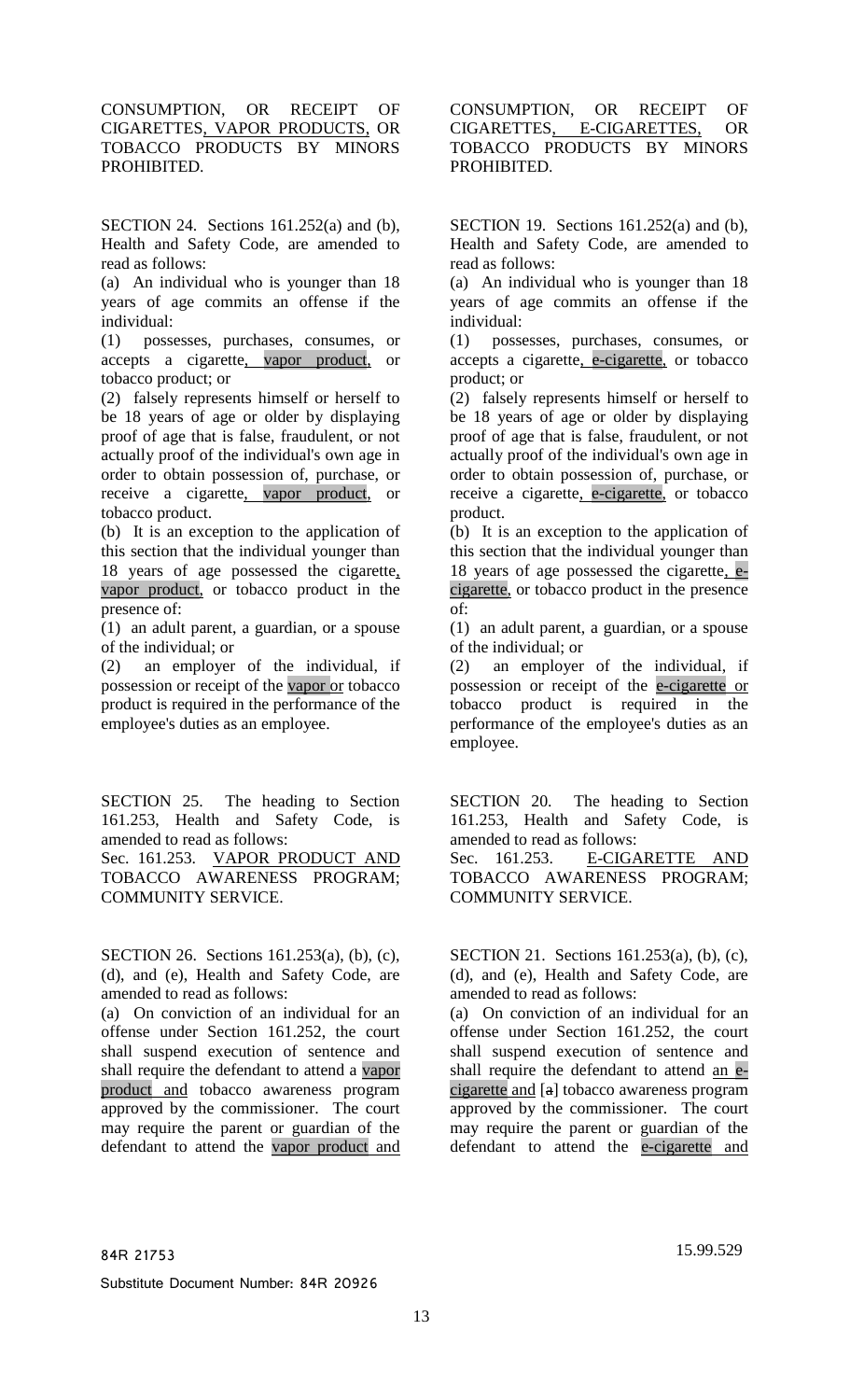tobacco awareness program with the defendant.

(b) On request, a vapor product and tobacco awareness program may be taught in languages other than English.

(c) If the defendant resides in a rural area of this state or another area of this state in which access to a vapor product and tobacco awareness program is not readily available, the court shall require the defendant to perform eight to 12 hours of vapor- and tobacco-related community service instead of attending the vapor product and tobacco awareness program.

(d) The vapor product and tobacco awareness program and the vapor- and tobacco-related community service are remedial and are not punishment.

(e) Not later than the 90th day after the date of a conviction under Section 161.252, the defendant shall present to the court, in the manner required by the court, evidence of satisfactory completion of the vapor product and tobacco awareness program or the vapor- and tobacco-related community service.

SECTION 27. Section 161.255(a), Health and Safety Code, is amended to read as follows:

(a) An individual convicted of an offense under Section 161.252 may apply to the court to have the conviction expunged. If the court finds that the individual satisfactorily completed the vapor product and tobacco awareness program or vaporand tobacco-related community service ordered by the court, the court shall order the conviction and any complaint, verdict, sentence, or other document relating to the offense to be expunged from the individual's record and the conviction may not be shown or made known for any purpose.

SECTION 28. Section 161.256, Health and Safety Code, is amended to read as follows: Sec. 161.256. JURISDICTION OF COURTS. A justice court or municipal court may exercise jurisdiction over any matter in which a court under this subchapter may:

(1) impose a requirement that a defendant attend a vapor product and tobacco

tobacco awareness program with the defendant.

(b) On request,  $\overline{an}$  e-cigarette and  $[a]$ tobacco awareness program may be taught in languages other than English.

(c) If the defendant resides in a rural area of this state or another area of this state in which access to an e-cigarette and [a] tobacco awareness program is not readily available, the court shall require the defendant to perform eight to 12 hours of ecigarette- and tobacco-related community service instead of attending the e-cigarette and tobacco awareness program.

(d) The e-cigarette and tobacco awareness program and the e-cigarette- and tobaccorelated community service are remedial and are not punishment.

(e) Not later than the 90th day after the date of a conviction under Section 161.252, the defendant shall present to the court, in the manner required by the court, evidence of satisfactory completion of the e-cigarette and tobacco awareness program or the ecigarette- and tobacco-related community service.

SECTION 22. Section 161.255(a), Health and Safety Code, is amended to read as follows:

(a) An individual convicted of an offense under Section 161.252 may apply to the court to have the conviction expunged. If the court finds that the individual satisfactorily completed the e-cigarette and tobacco awareness program or e-cigaretteand tobacco-related community service ordered by the court, the court shall order the conviction and any complaint, verdict, sentence, or other document relating to the offense to be expunged from the individual's record and the conviction may not be shown or made known for any purpose.

SECTION 23. Section 161.256, Health and Safety Code, is amended to read as follows: Sec. 161.256. JURISDICTION OF COURTS. A justice court or municipal court may exercise jurisdiction over any matter in which a court under this subchapter may:

(1) impose a requirement that a defendant attend an e-cigarette and [a] tobacco

84R 21753 15.99.529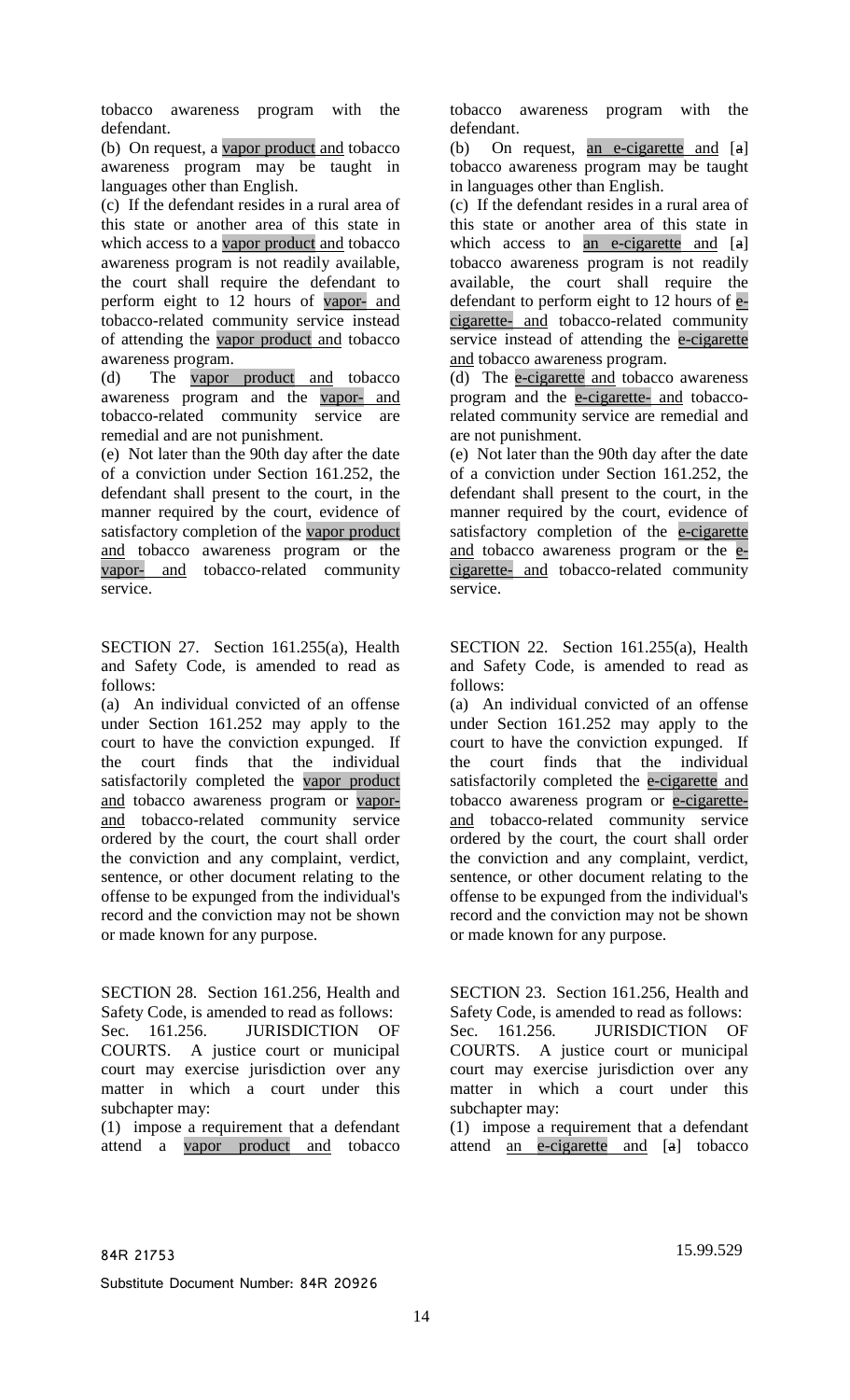awareness program or perform vapor- and tobacco-related community service; or

(2) order the suspension or denial of a driver's license or permit.

SECTION 29. The heading to Subchapter O, Chapter 161, Health and Safety Code, is amended to read as follows:

SUBCHAPTER O. PREVENTION OF TOBACCO AND VAPOR PRODUCT USE BY MINORS

SECTION 30. The heading to Section 161.301, Health and Safety Code, is amended to read as follows: Sec. 161.301. TOBACCO AND VAPOR PRODUCT USE PUBLIC AWARENESS CAMPAIGN.

SECTION 31. Section 161.301(a), Health and Safety Code, is amended to read as follows:

(a) The commissioner shall develop and implement a public awareness campaign designed to reduce the [tobacco] use by minors in this state of tobacco and of vapor products as defined by Section 161.081. The campaign may use advertisements or similar media to provide educational information about tobacco and vapor product use.

SECTION 32. Section 161.302(a), Health and Safety Code, is amended to read as follows:

(a) The entity administering Section 161.301 shall also develop and implement a grant program to support youth groups that include as a part of the group's program components related to reduction of [tobacco] use by the group's members of tobacco and of vapor products as defined by Section 161.081.

SECTION 33. Section 161.351, Health and Safety Code, is amended by adding Subdivision (4) to read as follows: (4) "Vapor product" has the meaning awareness program or perform e-cigaretteand tobacco-related community service; or (2) order the suspension or denial of a driver's license or permit.

SECTION 24. The heading to Subchapter O, Chapter 161, Health and Safety Code, is amended to read as follows:

SUBCHAPTER O. PREVENTION OF TOBACCO AND E-CIGARETTE USE BY **MINORS** 

SECTION 25. The heading to Section 161.301, Health and Safety Code, is amended to read as follows:

Sec. 161.301. TOBACCO AND E-CIGARETTE USE PUBLIC AWARENESS CAMPAIGN.

SECTION 26. Section 161.301(a), Health and Safety Code, as amended by S.B. 219, Acts of the 84th Legislature, Regular Session, 2015, is amended to read as follows:

(a) The department shall develop and implement a public awareness campaign designed to reduce the [tobacco] use by minors in this state of tobacco and ecigarettes as defined by Section 161.081. The campaign may use advertisements or similar media to provide educational information about tobacco and e-cigarette use.

SECTION 27. Section 161.302(a), Health and Safety Code, is amended to read as follows:

(a) The entity administering Section 161.301 shall also develop and implement a grant program to support youth groups that include as a part of the group's program components related to reduction of [tobacco] use by the group's members of tobacco and e-cigarettes as defined by Section 161.081.

No equivalent provision.

84R 21753 15.99.529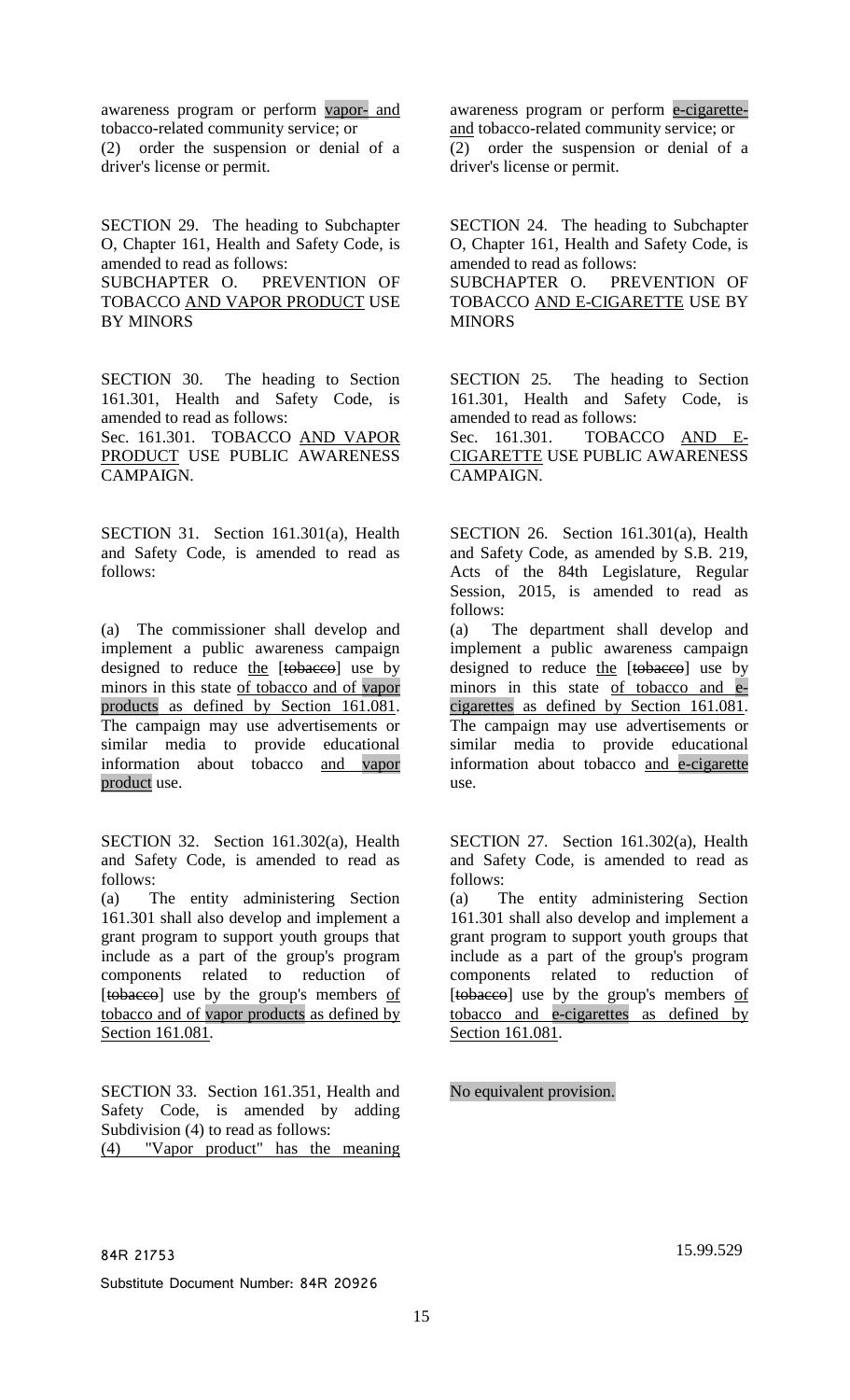SECTION 34. Sections 161.352(a) and (b), Health and Safety Code, are amended to read as follows:

(a) Each manufacturer shall file with the department an annual report for each cigarette, vapor product, or tobacco product distributed in this state, stating:

(1) the identity of each ingredient in the cigarette, vapor product, or tobacco product, listed in descending order according to weight, measure, or numerical count, other than:

(A) tobacco;

(B) water; or

(C) a reconstituted tobacco sheet made wholly from tobacco; and

(2) a nicotine yield rating for the cigarette, vapor product, or tobacco product established under Section 161.353.

(b) This section does not require a manufacturer to disclose the specific amount of any ingredient in a cigarette, vapor product, or tobacco product if that ingredient has been approved as safe when burned and inhaled by the United States Food and Drug Administration or a successor entity.

SECTION 35. Section 161.353, Health and Safety Code, is amended to read as follows:

Sec. 161.353. NICOTINE YIELD RATES. (a) Each manufacturer shall assign a nicotine yield rating to each cigarette, vapor product, or tobacco product distributed in this state. The rating shall be assigned in accordance with standards adopted by the department.

(b) The department standards must be developed so that the nicotine yield rating reflects, as accurately as possible, nicotine intake for an average consumer of the cigarette, vapor product, or tobacco product.

SECTION 36. Section 161.355(a), Health and Safety Code, is amended to read as follows:

(a) A district court, on petition of the department and on a finding by the court that a manufacturer has failed to file the report required by Section 161.352, may by No equivalent provision.

No equivalent provision.

No equivalent provision.

84R 21753 15.99.529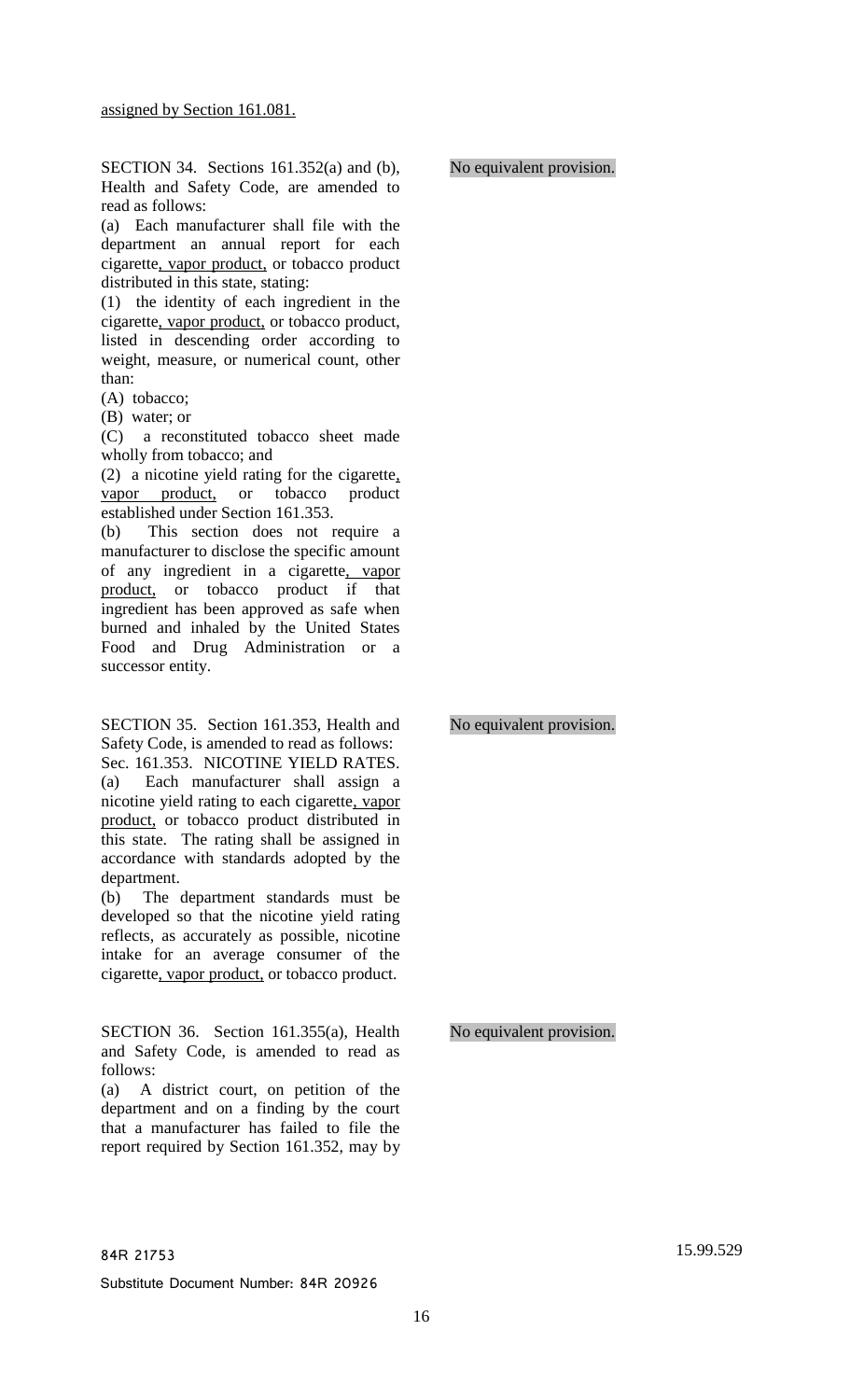injunction:

(1) prohibit the sale or distribution in this state of a cigarette, vapor product, or tobacco product manufactured by the manufacturer; or

(2) grant any other injunctive relief warranted by the facts.

SECTION 37. The heading to Subchapter R, Chapter 161, Health and Safety Code, is amended to read as follows:

SUBCHAPTER R. DELIVERY SALES OF CIGARETTES AND VAPOR **PRODUCTS** 

SECTION 38. Section 161.451, Health and Safety Code, is amended by amending Subdivisions (1) and (3) and adding Subdivision (5) to read as follows:

(1) "Delivery sale" means a sale of cigarettes or vapor products to a consumer in this state in which the purchaser submits the order for the sale by means of a telephonic or other method of voice transmission, by using the mails or any other delivery service, or through the Internet or another on-line service, or the cigarettes or vapor products are delivered by use of the mails or another delivery service. A sale of cigarettes or vapor products is a delivery sale regardless of whether the seller is located within or without this state. A sale of cigarettes or vapor products not for personal consumption to a person who is a wholesale dealer or a retail dealer is not a delivery sale.

(3) "Shipping container" means a container in which cigarettes or vapor products are

No equivalent provision. SECTION 28. Subchapter P, Chapter 161, Health and Safety Code, is amended by adding Section 161.356 to read as follows: Sec. 161.356. COMPLIANCE WITH FEDERAL LAW. A person is considered to have complied with this subchapter if the person complies with Subchapter IX of 21 U.S.C. Chapter 9 and rules adopted under that subchapter.

> SECTION 29. The heading to Subchapter R, Chapter 161, Health and Safety Code, is amended to read as follows: SUBCHAPTER R. DELIVERY SALES OF CIGARETTES AND E-CIGARETTES

> SECTION 30. Section 161.451, Health and Safety Code, is amended by amending Subdivisions (1) and (3) and adding Subdivision (2-a) to read as follows:

> (1) "Delivery sale" means a sale of cigarettes or e-cigarettes to a consumer in this state in which the purchaser submits the order for the sale by means of a telephonic or other method of voice transmission, by using the mails or any other delivery service, or through the Internet or another on-line service, or the cigarettes or ecigarettes are delivered by use of the mails or another delivery service. A sale of cigarettes or e-cigarettes is a delivery sale regardless of whether the seller is located within or without this state. A sale of cigarettes or e-cigarettes not for personal consumption to a person who is a wholesale dealer or a retail dealer is not a delivery sale.

(2-a) "E-cigarette" has the meaning assigned by Section 161.081.

(3) "Shipping container" means a container in which cigarettes or e-cigarettes are

84R 21753 15.99.529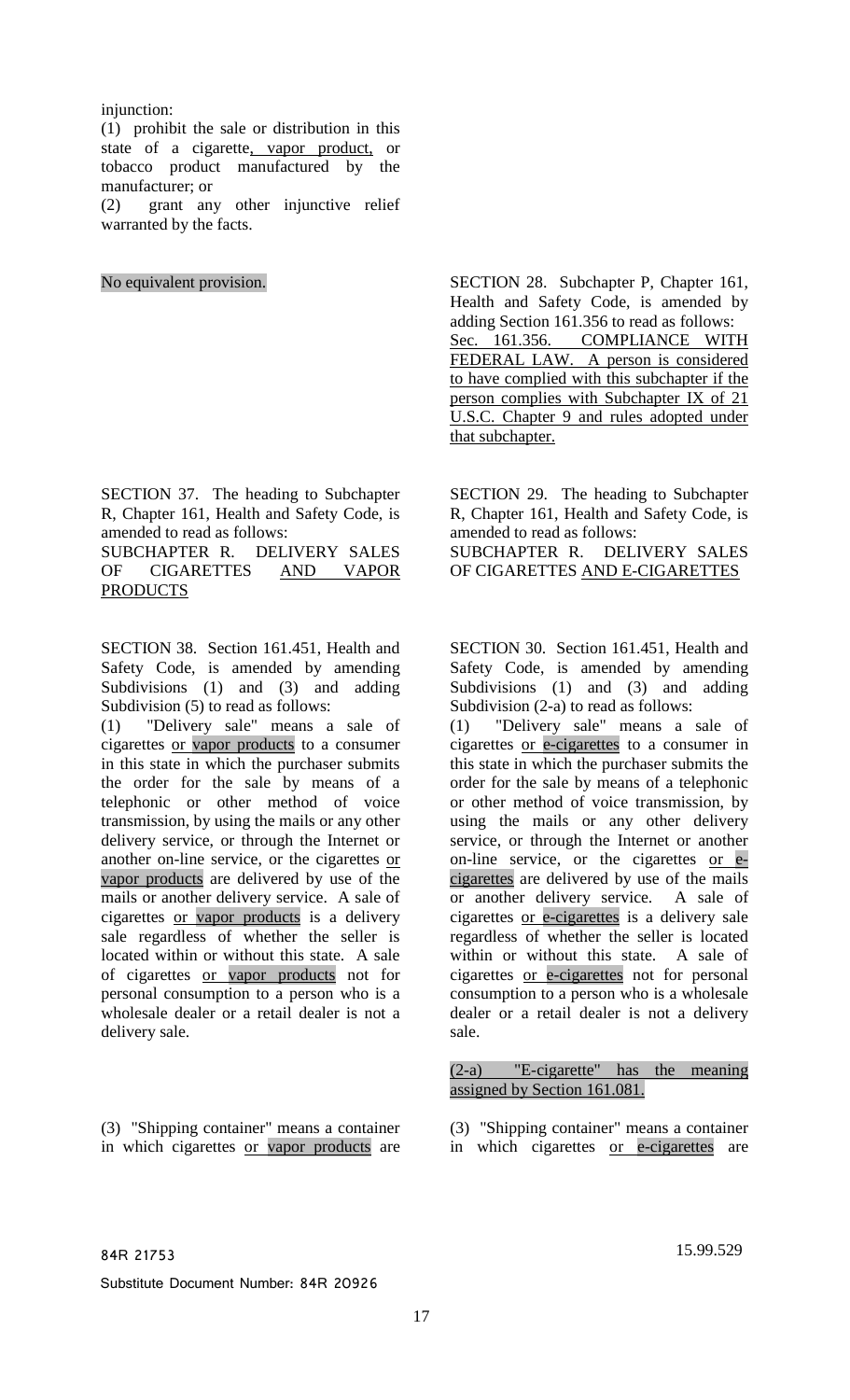shipped in connection with a delivery sale.

shipped in connection with a delivery sale.

|                              |  | (5) "Vapor product" has the meaning |  |  |  |
|------------------------------|--|-------------------------------------|--|--|--|
| assigned by Section 161.081. |  |                                     |  |  |  |

SECTION 39. Section 161.452, Health and Safety Code, is amended to read as follows:

Sec. 161.452. REQUIREMENTS FOR DELIVERY SALES. (a) A person may not make a delivery sale of cigarettes or vapor products to an individual who is under the age prescribed by Section 161.082.

(b) A person taking a delivery sale order shall comply with:

(1) the age verification requirements prescribed by Section 161.453;

(2) the disclosure requirements prescribed by Section 161.454;

(3) the shipping requirements prescribed by Section 161.455;

(4) the registration and reporting requirements prescribed by Section 161.456; (5) the tax collection requirements prescribed by Section 161.457, if applicable; and

(6) each law of this state that generally applies to sales of cigarettes or vapor products that occur entirely within this state, if applicable, including a law:

(A) imposing a tax; or

(B) prescribing a permitting or taxstamping requirement.

No equivalent provision.

SECTION 40. Section 161.453(a), Health and Safety Code, is amended to read as follows:

(a) A person may not mail or ship cigarettes or vapor products in connection with a SECTION 31. Section 161.452, Health and Safety Code, is amended to read as follows: Sec. 161.452. REQUIREMENTS FOR

DELIVERY SALES. (a) A person may not make a delivery sale of cigarettes or ecigarettes to an individual who is under the age prescribed by Section 161.082.

(b) A person taking a delivery sale order of cigarettes shall comply with:

(1) the age verification requirements prescribed by Section 161.453;

(2) the disclosure requirements prescribed by Section 161.454;

(3) the shipping requirements prescribed by Section 161.455;

(4) the registration and reporting requirements prescribed by Section 161.456; (5) the tax collection requirements prescribed by Section 161.457; and

(6) each law of this state that generally applies to sales of cigarettes that occur entirely within this state, including a law:

(A) imposing a tax; or

(B) prescribing a permitting or taxstamping requirement.

(c) A person taking a delivery sale order of e-cigarettes shall comply with:

(1) the age verification requirements prescribed by Section 161.453;

(2) the disclosure requirements prescribed by Section 161.454;

(3) the shipping requirements prescribed by Section 161.455;

(4) the registration and reporting requirements prescribed by Section 161.456; and

(5) each law of this state that generally applies to sales of e-cigarettes that occur entirely within this state.

SECTION 32. Section 161.453, Health and Safety Code, is amended by adding Subsections (c) and (d) to read as follows: (c) A person may not mail or ship ecigarettes in connection with a delivery sale

84R 21753 15.99.529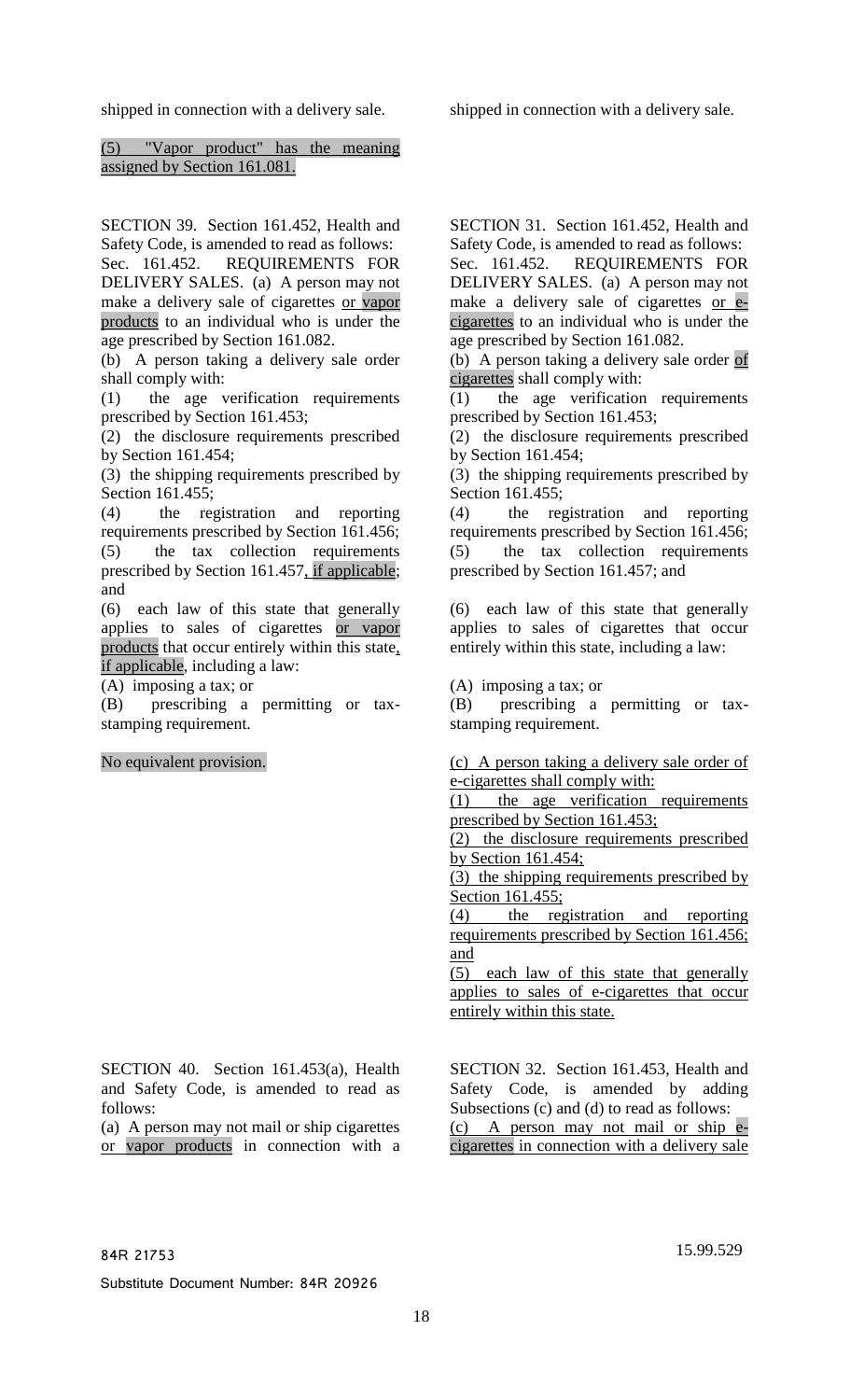delivery sale order unless before mailing or shipping the cigarettes or vapor products the person accepting the delivery sale order first:

(1) obtains from the prospective customer a certification that includes:

(A) reliable confirmation that the purchaser is at least 18 years of age; and

(B) a statement signed by the prospective purchaser in writing and under penalty of law:

(i) certifying the prospective purchaser's address and date of birth;

(ii) confirming that the prospective purchaser understands that signing another person's name to the certification is illegal, that sales of cigarettes or vapor products to an individual under the age prescribed by Section 161.082 are illegal under state law, and that the purchase of cigarettes or vapor products by an individual under that age is illegal under state law; and

(iii) confirming that the prospective purchaser wants to receive mailings from a vapor product or tobacco company;

(2) makes a good faith effort to verify the information contained in the certification provided by the prospective purchaser under Subdivision (1) against a commercially available database or obtains a photocopy or other image of a government-issued identification bearing a photograph of the prospective purchaser and stating the date of birth or age of the prospective purchaser;

(3) sends to the prospective purchaser, by email or other means, a notice that complies with Section 161.454; and

(4) for an order made over the Internet or as a result of an advertisement, receives payment for the delivery sale from the prospective purchaser by a credit or debit card that has been issued in the purchaser's name or by check.

SECTION 41. Section 161.454, Health and Safety Code, is amended to read as follows: Sec. 161.454. DISCLOSURE REQUIREMENTS. The notice required by Section  $161.453(a)(3)$  must include a prominent and clearly legible statement that:

(1) cigarette and vapor product sales to individuals who are below the age prescribed by Section 161.082 are illegal

order unless before accepting a delivery sale order the person verifies that the prospective purchaser is at least 18 years of age through a commercially available database or aggregate of databases that is regularly used for the purpose of age and identity verification. After the order is accepted, the person must use a method of mailing or shipping that requires an adult signature.

(d) A retailer in this state that otherwise complies with applicable laws relating to retail sales and primarily sells e-cigarettes may comply with Subsection (c) by:

(1) verifying the age of the prospective purchaser with a commercially available database or a photocopy or other image of a government-issued identification bearing a photograph of the prospective purchaser and stating the date of birth or age of the prospective purchaser;

(2) obtaining a written statement signed by the prospective purchaser, under penalty of law, certifying the prospective purchaser's address and date of birth; and

(3) receiving payment for the delivery sale from the prospective purchaser by a credit card or debit card that has been issued in the prospective purchaser's name or by a check that is associated with a bank account in the prospective purchaser's name.

SECTION 33. Section 161.454, Health and Safety Code, is amended to read as follows: Sec. 161.454. DISCLOSURE REQUIREMENTS. (a) The notice required by Section  $161.453(a)(3)$  for a delivery sale of cigarettes must include a prominent and clearly legible statement that:

(1) cigarette sales to individuals who are below the age prescribed by Section 161.082 are illegal under state law;

84R 21753 15.99.529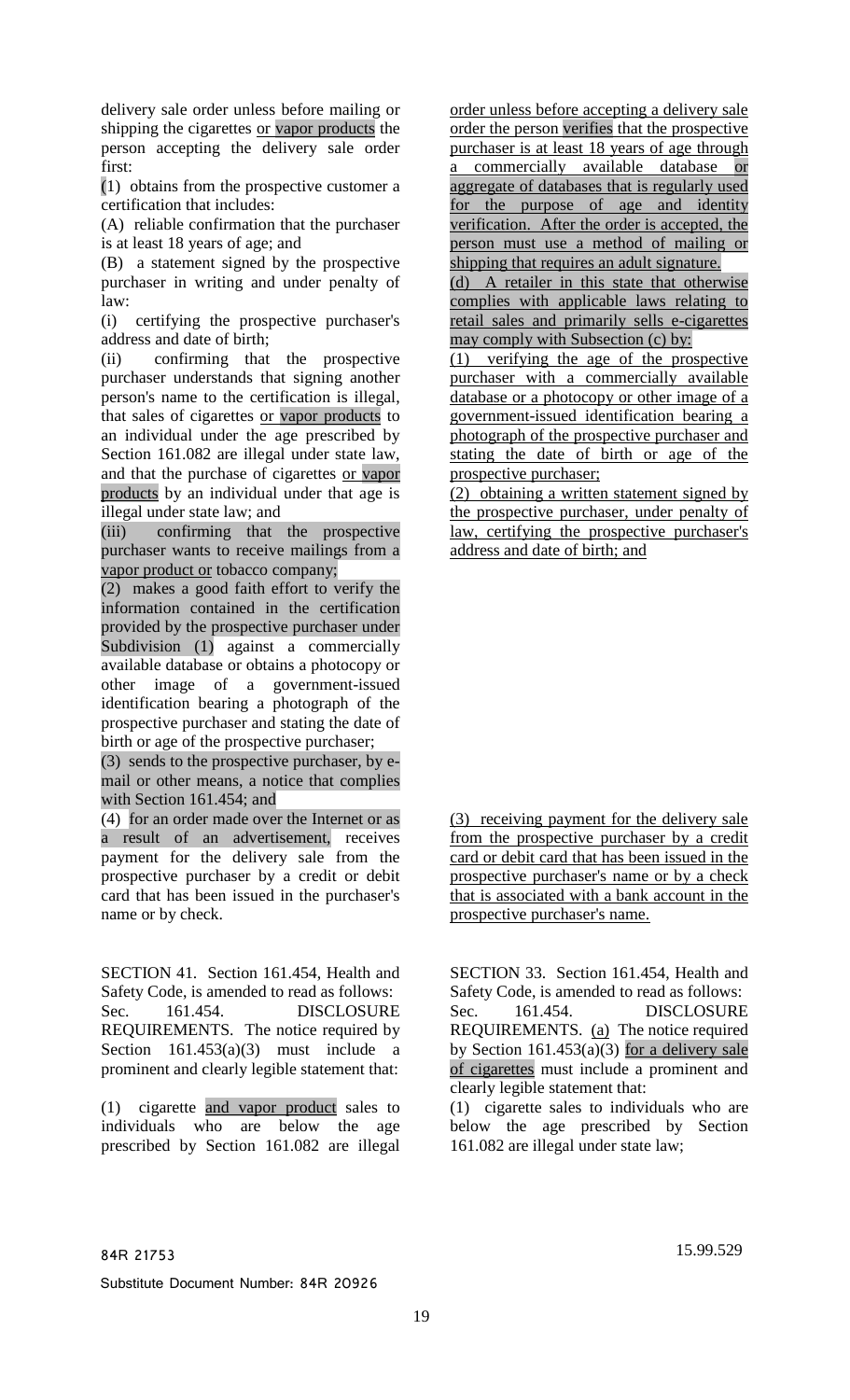under state law;

(2) sales of cigarettes and vapor products are restricted to those individuals who provide verifiable proof of age in accordance with Section 161.453; and

(3) cigarette sales are taxable under Chapter 154, Tax Code, and an explanation of how that tax has been or is to be paid with respect to the delivery sale.

No equivalent provision.

SECTION 42. Section 161.455, Health and Safety Code, is amended to read as follows: Sec. 161.455. SHIPPING REQUIREMENTS.

(a) A person who mails or ships cigarettes or vapor products in connection with a delivery sale order shall:

(1) include as part of the shipping documents a clear and conspicuous statement: "CIGARETTES AND VAPOR PRODUCTS: TEXAS LAW PROHIBITS SHIPPING TO INDIVIDUALS UNDER 18 YEARS OF AGE AND REQUIRES THE PAYMENT OF ALL APPLICABLE TAXES";

(2) use a method of mailing or shipping that obligates the delivery service to require:

(A) the purchaser placing the delivery sale order, or an adult who is at least 18 years of age and who resides at the purchaser's address, to sign to accept delivery of the shipping container; and

(B) the person signing to accept delivery of the shipping container to provide proof, in the form of a government-issued identification bearing a photograph that the person is:

(i) the addressee or an adult who is at least 18 years of age and who resides at the purchaser's address; and

(ii) at least 18 years of age if the person appears to be younger than 27 years of age; and

(3) provide to the delivery service retained

(2) sales of cigarettes are restricted to those individuals who provide verifiable proof of age in accordance with Section 161.453; and

(3) cigarette sales are taxable under Chapter 154, Tax Code, and an explanation of how that tax has been or is to be paid with respect to the delivery sale.

(b) A delivery sale of an e-cigarette must include a prominent and clearly legible statement that:

(1) e-cigarette sales to individuals younger than the age prescribed by Section 161.082 are illegal under state law; and

(2) e-cigarette sales are restricted to individuals who provide verifiable proof of age in accordance with Section 161.453.

SECTION 34. Section 161.455, Health and Safety Code, is amended by adding Subsection (a-1) and amending Subsection (b) to read as follows:

(a-1) A person who mails or ships ecigarettes in connection with a delivery sale order shall include as part of the shipping documents a clear and conspicuous statement: "E-CIGARETTES: TEXAS LAW PROHIBITS SHIPPING TO INDIVIDUALS YOUNGER THAN 18 YEARS OF AGE AND REQUIRES PAYMENT OF ALL APPLICABLE TAXES."

84R 21753 15.99.529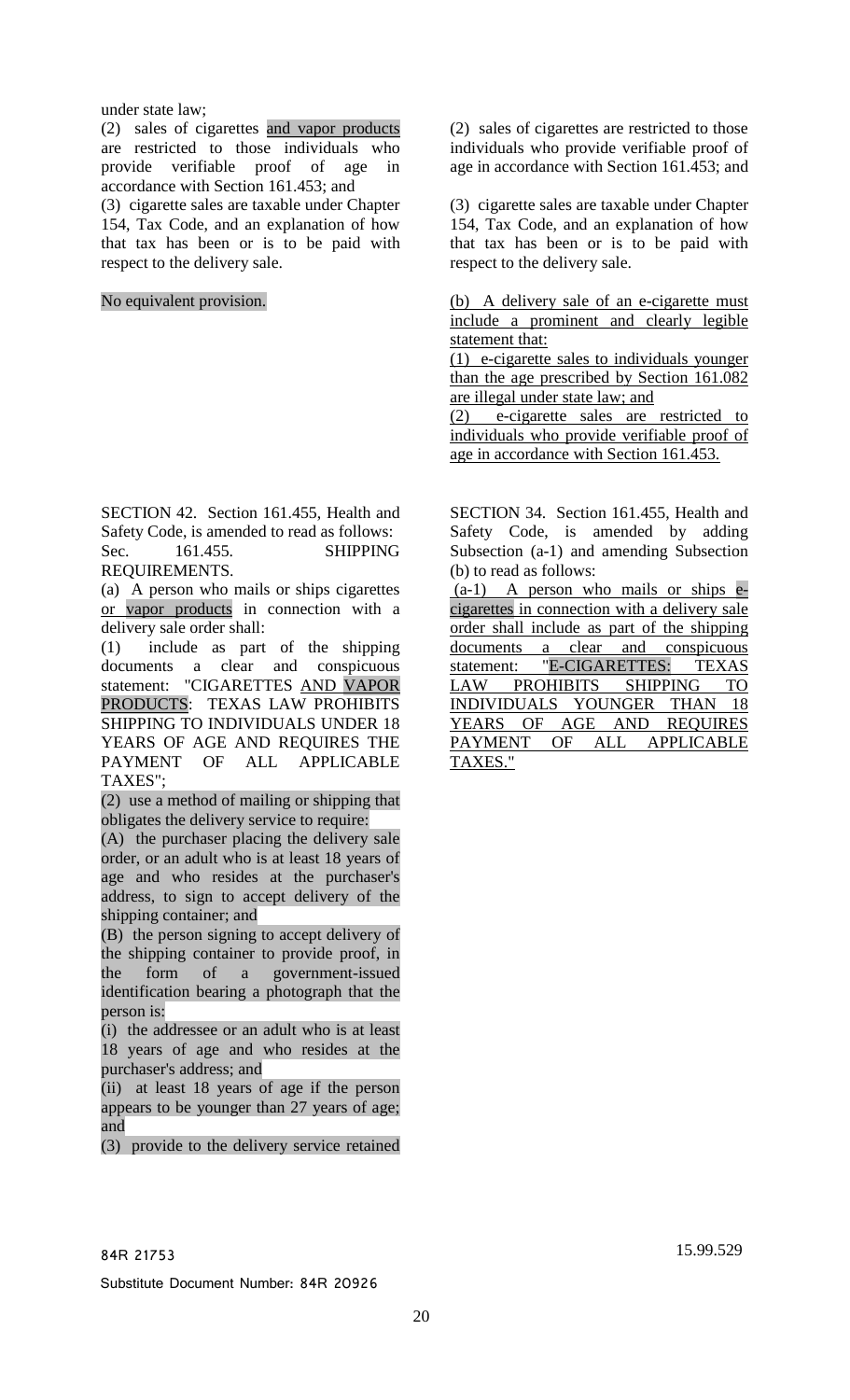to make the delivery evidence of full compliance with Section 161.457.

(b) A person taking a delivery sale order who delivers the cigarettes or vapor products without using a third-party delivery service shall comply with the requirements prescribed by this subchapter that apply to a delivery service.

SECTION 43. Section 161.456, Health and Safety Code, is amended to read as follows: Sec. 161.456. REGISTRATION AND REPORTING REQUIREMENTS. (a) A person may not make a delivery sale or ship cigarettes or vapor products in connection with a delivery sale unless the person first files with the comptroller a statement that includes:

(1) the person's name and trade name; and

(2) the address of the person's principal place of business and any other place of business, and the person's telephone number and e-mail address.

(b) Not later than the 10th day of each month, each person who has made a delivery sale or shipped or delivered cigarettes or vapor products in connection with a delivery sale during the previous month shall file with the comptroller a memorandum or a copy of the invoice that provides for each delivery sale:

(1) the name, address, telephone number, and e-mail address of the individual to whom the delivery sale was made;

(2) the brand or brands of the cigarettes or vapor products that were sold; and

(3) the quantity of cigarettes or vapor products that were sold.

(c) With respect to cigarettes, a [A] person who complies with 15 U.S.C. Section 376, as amended, is considered to have complied with this section.

### No equivalent provision.

(b) A person taking a delivery sale order who delivers the cigarettes or e-cigarettes without using a third-party delivery service shall comply with the delivery requirements prescribed by this subchapter that apply to a delivery service.

SECTION 35. Section 161.456, Health and Safety Code, is amended to read as follows: Sec. 161.456. REGISTRATION AND REPORTING REQUIREMENTS. (a) A person may not make a delivery sale or ship cigarettes or e-cigarettes in connection with a delivery sale unless the person first files with the comptroller a statement that includes:

(1) the person's name and trade name; and

(2) the address of the person's principal place of business and any other place of business, and the person's telephone number and e-mail address.

(b) Except as provided by Subsection (d), not [Not] later than the 10th day of each month, each person who has made a delivery sale or shipped or delivered cigarettes or e-cigarettes in connection with a delivery sale during the previous month shall file with the comptroller a memorandum or a copy of the invoice that provides for each delivery sale:

(1) the name, address, telephone number, and e-mail address of the individual to whom the delivery sale was made;

(2) the brand or brands of the cigarettes or e-cigarettes that were sold; and

(3) the quantity of cigarettes or e-cigarettes that were sold.

(c) With respect to cigarettes, a [A] person who complies with 15 U.S.C. Section 376, as amended, is considered to have complied with this section.

(d) A person is exempt from the requirement of filing with the comptroller a memorandum or a copy of an invoice under Subsection (b) if, in the two years preceding the date the report is due, the person has not violated this subchapter and has not been reported under Section 161.090 to the comptroller as having violated Subchapter H.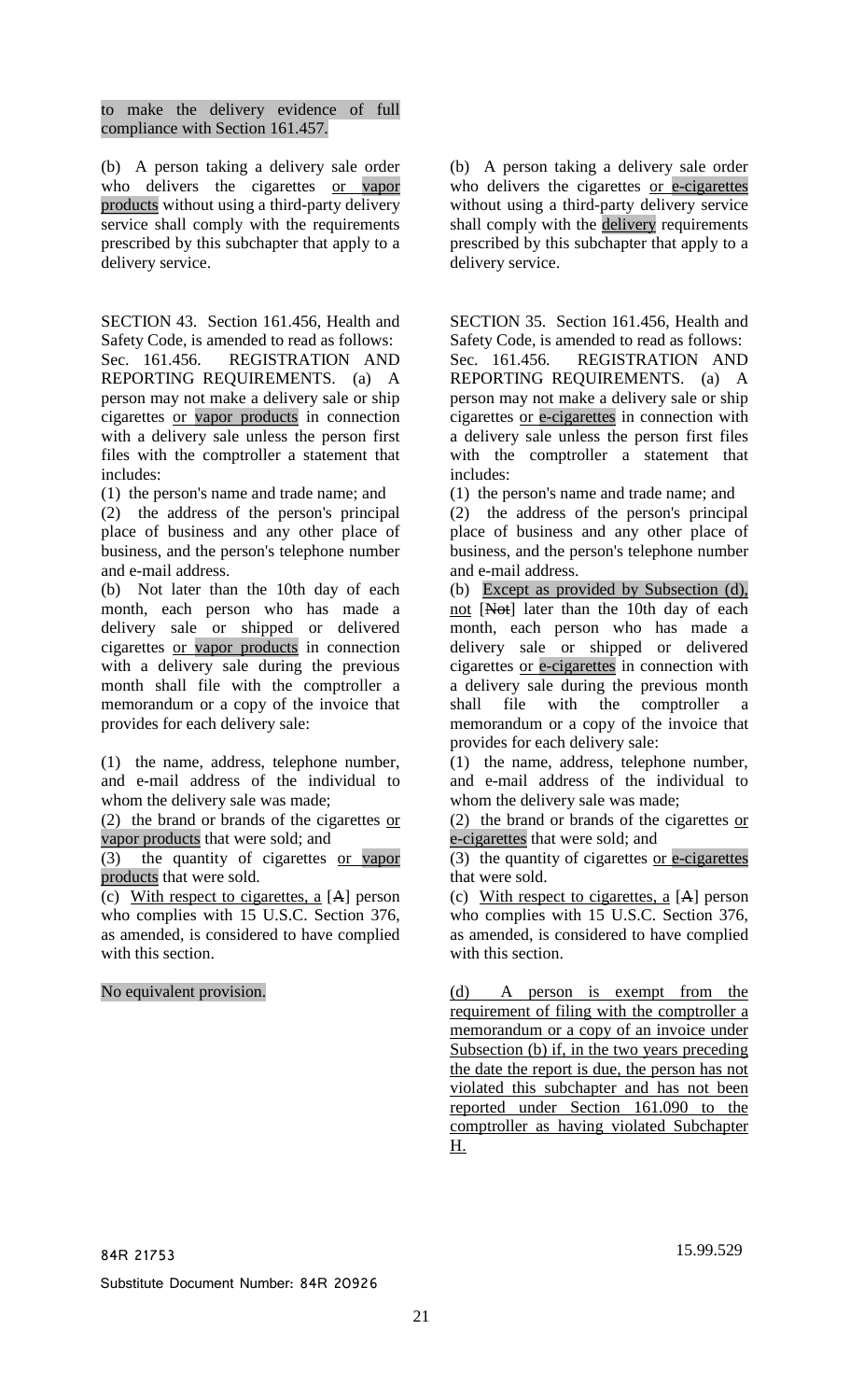No equivalent provision.

No equivalent provision.

SECTION 44. Section 161.461(a), Health and Safety Code, is amended to read as follows:

(a) Cigarettes or vapor products sold or that a person attempted to sell in a delivery sale that does not comply with this subchapter are forfeited to the state and shall be destroyed.

SECTION 45. The heading to Chapter 796, Health and Safety Code, is amended to read as follows:

CHAPTER 796. CIGARETTE AND VAPOR PRODUCT FIRE SAFETY STANDARDS

SECTION 46. Section 796.001, Health and Safety Code, is amended by amending Subdivisions (1), (3), (4), (5), and (7) and adding Subdivision (6-a) to read as follows:

(1) "Agent" means a person licensed by the comptroller to purchase and affix adhesive or meter stamps on packages of cigarettes or vapor products.

(3) "Manufacturer" means:

(A) a person that manufactures or otherwise produces cigarettes or vapor products for sale in this state, including cigarettes or vapor products intended to be sold through an importer; or

(B) the first purchaser that intends to resell in this state cigarettes or vapor products manufactured anywhere that the original manufacturer does not intend to be sold in this state.

(4) "Retailer" means a person, other than a wholesale dealer, engaged in selling

(e) A person required to submit a memorandum or a copy of an invoice under Subsection (b) shall submit a memorandum or a copy of an invoice to the comptroller for each delivery sale of a cigarette or ecigarette in the previous two years unless the person has previously submitted the memorandum or copy to the comptroller.

(f) A person shall maintain records of compliance with this section until at least the fourth anniversary of the date the record was prepared.

SECTION 36. Section 161.461(a), Health and Safety Code, is amended to read as follows:

(a) Cigarettes or e-cigarettes sold or that a person attempted to sell in a delivery sale that does not comply with this subchapter are forfeited to the state and shall be destroyed.

No equivalent provision.

No equivalent provision.

84R 21753 15.99.529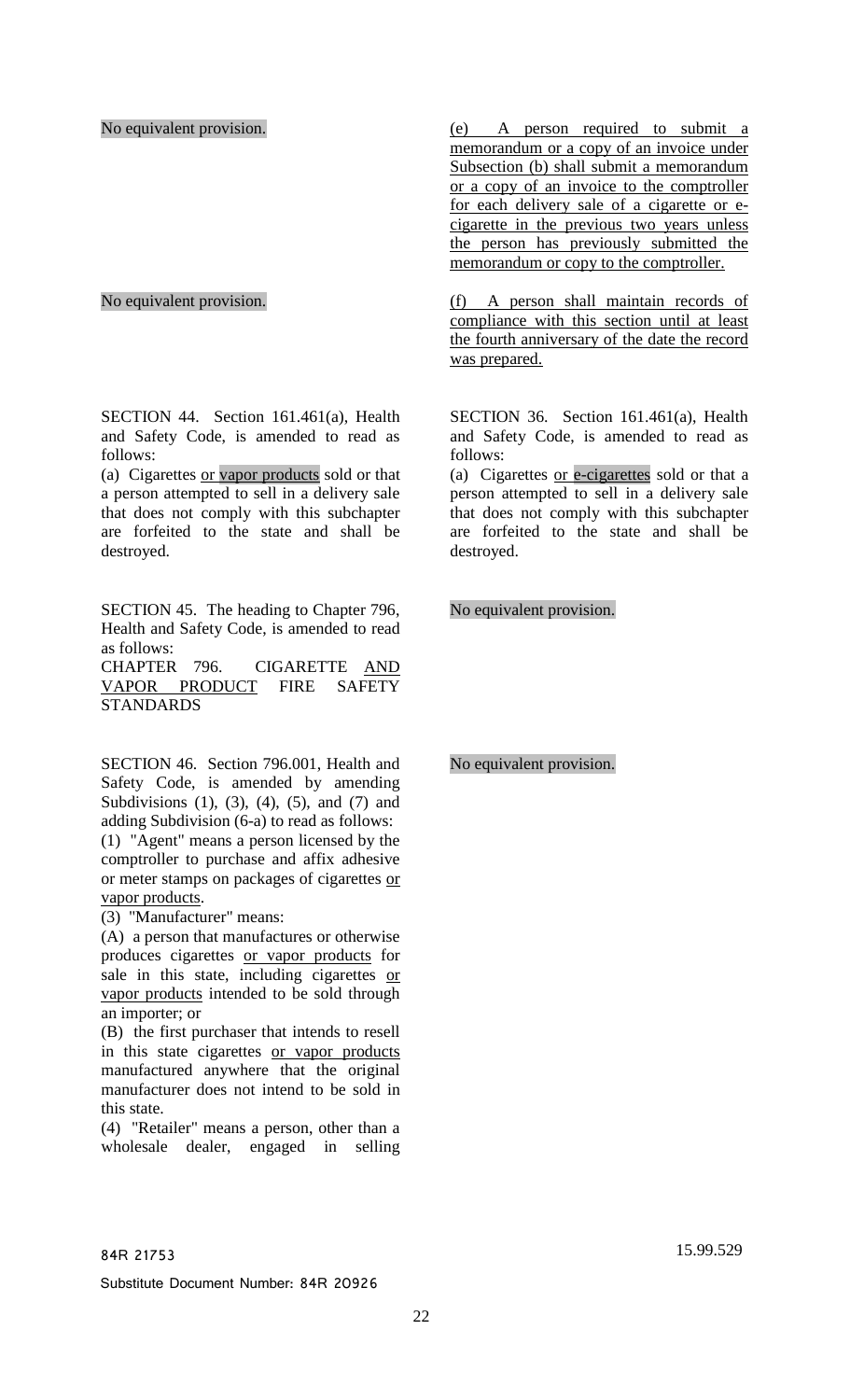cigarettes, vapor products, or tobacco products.

(5) "Sale" means any transfer of title or possession or both, exchange or barter, conditional or otherwise, in any manner or by any means or any agreement. The term includes, in addition to sales using cash or credit, the giving of a cigarette or vapor product as a sample, prize, or gift and the exchange of a cigarette or vapor product for any consideration other than money.

(6-a) "Vapor product" has the meaning assigned by Section 161.081.

(7) "Wholesale dealer" means a person who sells cigarettes, vapor products, or tobacco products to retail dealers or other persons for purposes of resale, including a person who owns, operates, or maintains one or more cigarette, vapor product, or tobacco product vending machines in premises owned or occupied by another person.

SECTION 47. Section 796.002, Health and Safety Code, is amended to read as follows: Sec. 796.002. REQUIREMENTS FOR SALE OF CIGARETTE OR VAPOR PRODUCT. A cigarette or vapor product may not be sold or offered for sale in this state unless:

(1) the cigarette or vapor product has been tested in accordance with Section 796.003, 796.0035, or 796.004, as applicable;

(2) the cigarette meets the performance standard under Section 796.003;

(3) a written certification has been filed by the manufacturer with the state fire marshal in accordance with Section 796.005; and

(4) the cigarette or vapor product has been marked in accordance with Section 796.006.

SECTION 48. The heading to Section 796.003, Health and Safety Code, is amended to read as follows: Sec. 796.003. CIGARETTE TESTING.

SECTION 49. Chapter 796, Health and Safety Code, is amended by adding Section 796.0035 to read as follows:

Sec. 796.0035. VAPOR PRODUCT TESTING. (a) The state fire marshal by rule shall adopt a test method for testing the fire safety of a vapor product in accordance

No equivalent provision.

No equivalent provision.

No equivalent provision.

84R 21753 15.99.529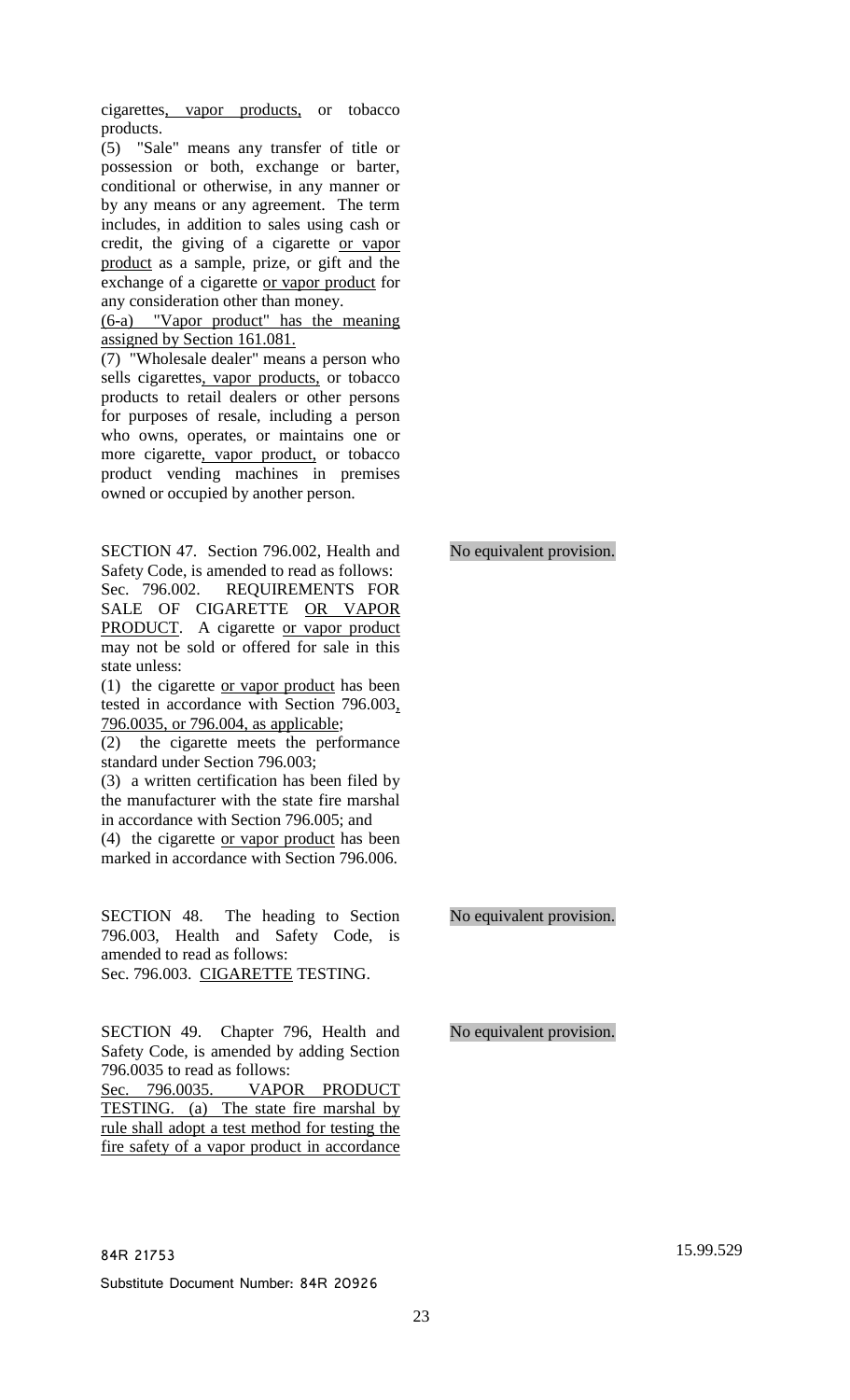with applicable state and federal standards.

(b) Except as provided by Section 796.004, a manufacturer of vapor products shall ensure that tests on vapor products are conducted in accordance with the test method adopted by the state fire marshal under this section.

SECTION 50. Section 796.004, Health and Safety Code, is amended to read as follows: Sec. 796.004. ALTERNATIVE TEST METHODS. (a) A manufacturer of a cigarette or vapor product that the state fire marshal determines cannot be tested in accordance with Section 796.003 or 796.0035, as applicable, shall propose a test method and performance standard for the cigarette or vapor product to the state fire marshal. If the state fire marshal determines that the performance standard proposed by the manufacturer is equivalent to the performance standard under Section  $796.003$  or  $796.0035$ , as applicable, the manufacturer may use the proposed test method.

(b) Unless the state fire marshal demonstrates a reasonable basis why an alternative test should not be accepted under this chapter, the state fire marshal shall authorize a manufacturer to employ the alternative test method and performance standard to certify a cigarette or vapor product for sale in this state if the state fire marshal:

(1) determines that another state has enacted reduced cigarette or vapor product ignition propensity standards that include a test method and performance standard that are the same as those contained in this chapter; and

(2) finds that the officials responsible for implementing those requirements have approved an alternative test method and performance standard for a particular cigarette or vapor product proposed by a manufacturer as meeting the fire safety standards of that state's law or regulation under a legal provision comparable to this section.

SECTION 51. Sections 796.005(a), (d), (e), and (f), Health and Safety Code, are amended to read as follows:

No equivalent provision.

No equivalent provision.

84R 21753 15.99.529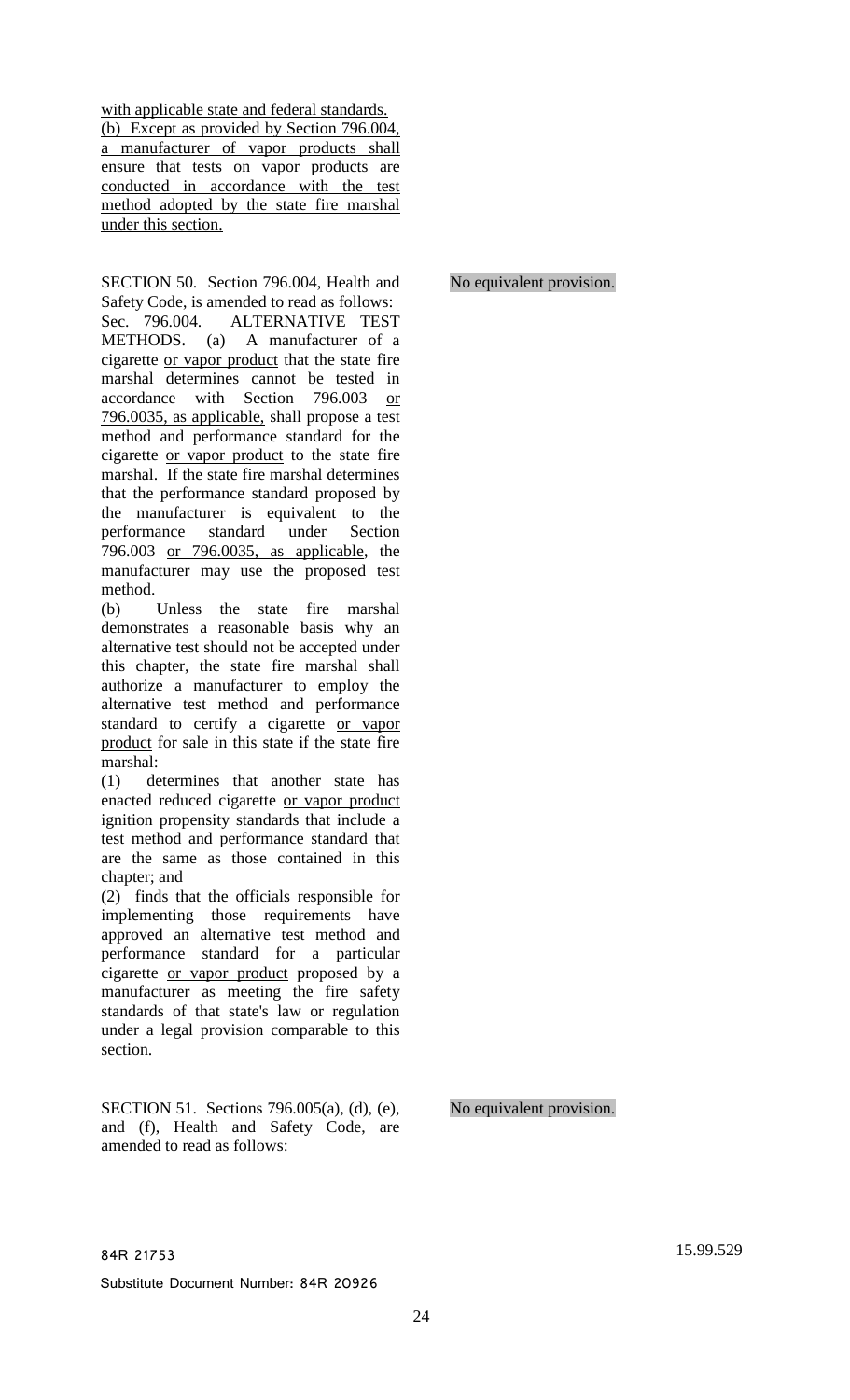(a) Before a cigarette or vapor product may be sold or offered for sale in this state, the cigarette's or vapor product's manufacturer must certify in writing to the state fire marshal that the cigarette or vapor product has been tested in accordance with and meets the performance standard in Section 796.003, 796.0035, or 796.004, as applicable.

(d) A cigarette or vapor product certified under this section shall be recertified every three years.

(e) For each cigarette or vapor product included in a certification, a manufacturer shall pay to the state fire marshal a fee in the amount of \$250, to be deposited only to the Texas Department of Insurance operating account in the general revenue fund.

(f) A cigarette or vapor product certified under this section that is altered by the manufacturer in a way likely to alter its compliance with the reduced cigarette or vapor product ignition propensity standards required by this chapter may not be sold or offered for sale in this state unless the manufacturer retests the cigarette or vapor product in accordance with Section 796.003, 796.0035, or 796.004, as applicable, and maintains the records required by Section 796.007.

SECTION 52. Sections 796.006(a) and (e), Health and Safety Code, are amended to read as follows:

(a) A manufacturer shall mark, in eightpoint or larger type, cigarettes or vapor products certified by the manufacturer in accordance with Section 796.005 to indicate compliance with the requirements of Section 796.003 or 796.0035, as applicable. The marking must consist of:

(1) modification of the product Universal Product Code to include a visible mark printed at or around the area of the Universal Product Code and permanently stamped, engraved, embossed, or printed in conjunction with the Universal Product Code;

(2) a visible combination of alphanumeric or symbolic characters permanently stamped, engraved, or embossed upon the cigarette package or cellophane wrap; or

(3) other printed, stamped, engraved, or embossed text that indicates that the

No equivalent provision.

84R 21753 15.99.529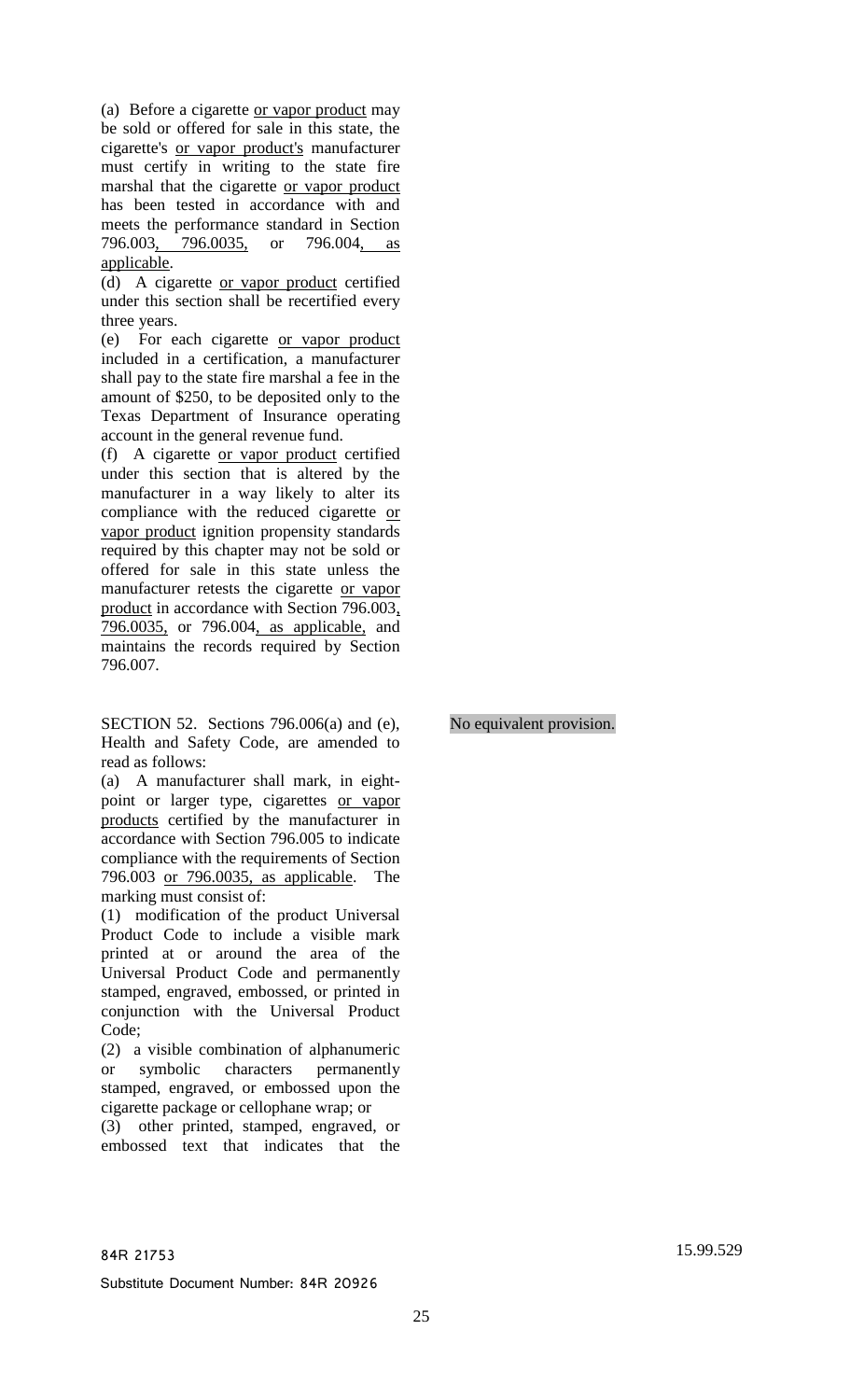cigarettes or vapor products meet the standards of this chapter.

(e) A manufacturer shall provide sufficient copies of an illustration of the package marking to a wholesale dealer and agent to which the manufacturer sells cigarettes or vapor products and provide sufficient copies of an illustration of the package marking used by the manufacturer under this section for each retailer to which the wholesale dealers or agents will sell cigarettes or vapor products. A wholesale dealer and an agent shall provide a copy of package markings received from a manufacturer to a retail dealer to which the wholesale dealer or agent sells cigarettes or vapor products. A wholesale dealer, agent, and retail dealer shall permit the state fire marshal, the comptroller, and the attorney general to inspect markings of cigarette or vapor product packaging marked in accordance with this section.

SECTION 53. Section 796.007(a), Health and Safety Code, is amended to read as follows:

(a) A manufacturer shall maintain copies of the reports of all tests conducted on all cigarettes or vapor products offered for sale for the previous three years and shall make copies of the reports available to the state fire marshal on the state fire marshal's written request.

SECTION 54. Section 796.009, Health and Safety Code, is amended to read as follows: Sec. 796.009. INSPECTION. (a) The state fire marshal may inspect the records and the stock of cigarettes or vapor products of a person who manufactures, stores, or sells cigarettes or vapor products to establish whether the person is complying with this

chapter. (b) The comptroller may, in the course of an inspection under Chapter 154, Tax Code, inspect cigarettes or vapor products for a marking required under Section 796.006 and report the comptroller's findings to the state fire marshal.

SECTION 55. Section 796.010(a), Health and Safety Code, is amended to read as No equivalent provision.

No equivalent provision.

No equivalent provision.

84R 21753 15.99.529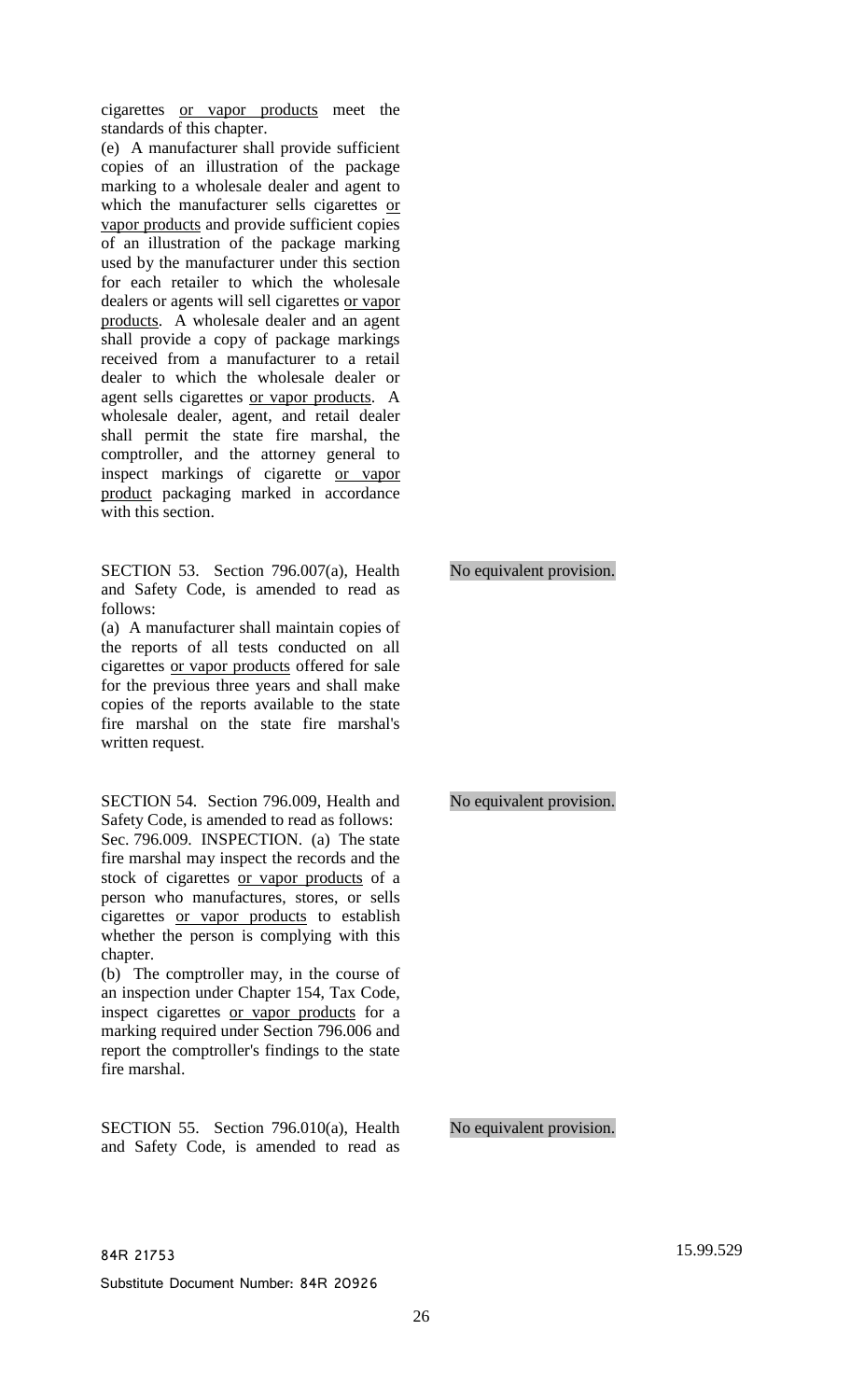follows:

(a) A person who knowingly violates this chapter or a rule adopted under this chapter is subject to a civil penalty in the following amounts:

(1) if the person is a manufacturer, wholesale dealer, or agent knowingly selling or offering to sell a cigarette or vapor product in violation of this chapter, a civil penalty not to exceed \$100 for each vapor product or pack of cigarettes sold or offered for sale, but not more than \$100,000 for all violations occurring within a 30-day period;

(2) if the person is a retailer knowingly selling or offering to sell a cigarette or vapor product in violation of this chapter, a civil penalty not to exceed \$100 for each vapor product or pack of cigarettes sold or offered for sale, but not more than \$25,000 for all violations occurring within a 30-day period; (3) if the person knowingly makes a false

certification under Section 796.005, a civil penalty not to exceed \$75,000 for a first violation or \$250,000 for a second or subsequent violation; and

(4) if the person violates another provision of this chapter, other than Section 796.007(b), or another rule adopted under this chapter, a civil penalty not to exceed \$1,000 for a first violation or \$5,000 for a second or subsequent violation.

SECTION 56. Section 796.012, Health and Safety Code, is amended to read as follows: Sec. 796.012. SALE OUTSIDE OF TEXAS. This chapter does not prohibit a person from manufacturing or selling cigarettes or vapor products that do not meet the requirements of this chapter if:

(1) the cigarettes or vapor products are or will be stamped for sale in another state or are packaged for sale outside the United States; and

(2) the person has taken reasonable steps to ensure that the cigarettes or vapor products will not be sold or offered for sale in this state.

SECTION 57. Section 796.013, Health and Safety Code, is amended to read as follows: Sec. 796.013. INTERPRETATION. This chapter shall be so interpreted and construed as to effectuate its general purpose to make

No equivalent provision.

No equivalent provision.

84R 21753 15.99.529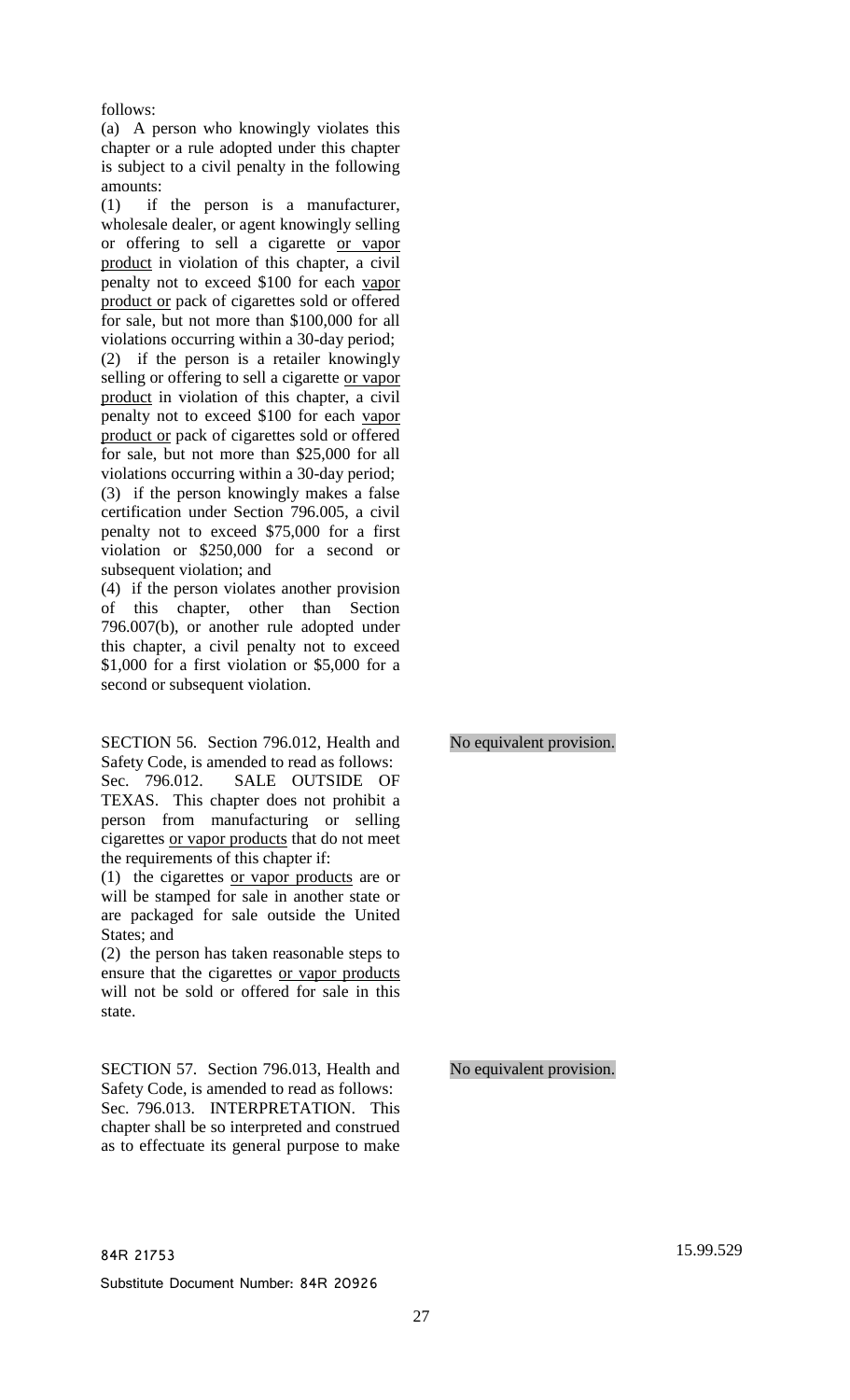uniform this chapter with the laws of those states that have enacted reduced cigarette or vapor product ignition propensity laws.

SECTION 58. Section 796.014, Health and Safety Code, is amended to read as follows: Sec. 796.014. CONSUMER TESTING. This chapter does not prohibit the sale of a cigarette or vapor product solely for the purpose of the cigarette's or vapor product's assessment conducted by a manufacturer, or under the control and direction of a manufacturer, to evaluate consumer acceptance of the cigarette or vapor product by using only the quantity of cigarettes or vapor products that is reasonably necessary for the assessment.

SECTION 59. Section 796.016, Health and Safety Code, is amended to read as follows: Sec. 796.016. FEDERAL REGULATION. On and after the date that a federal reduced cigarette or vapor product ignition propensity standard that preempts this chapter is adopted and becomes effective, the applicable part of this chapter has no effect.

SECTION 60. Section 28.004(k), Education Code, is amended to read as follows:

(k) A school district shall publish in the student handbook and post on the district's Internet website, if the district has an Internet website:

(1) a statement of the policies adopted to ensure that elementary school, middle school, and junior high school students engage in at least the amount and level of physical activity required by Section 28.002(l);

(2) a statement of:

(A) the number of times during the preceding year the district's school health advisory council has met;

(B) whether the district has adopted and enforces policies to ensure that district campuses comply with agency vending machine and food service guidelines for restricting student access to vending machines; and

(C) whether the district has adopted and enforces policies and procedures that No equivalent provision.

### No equivalent provision.

SECTION 37. Section 28.004(k), Education Code, is amended to read as follows:

(k) A school district shall publish in the student handbook and post on the district's Internet website, if the district has an Internet website:

(1) a statement of the policies adopted to ensure that elementary school, middle school, and junior high school students engage in at least the amount and level of physical activity required by Section 28.002(l);

(2) a statement of:

(A) the number of times during the preceding year the district's school health advisory council has met;

(B) whether the district has adopted and enforces policies to ensure that district campuses comply with agency vending machine and food service guidelines for restricting student access to vending machines; and

(C) whether the district has adopted and enforces policies and procedures that

84R 21753 15.99.529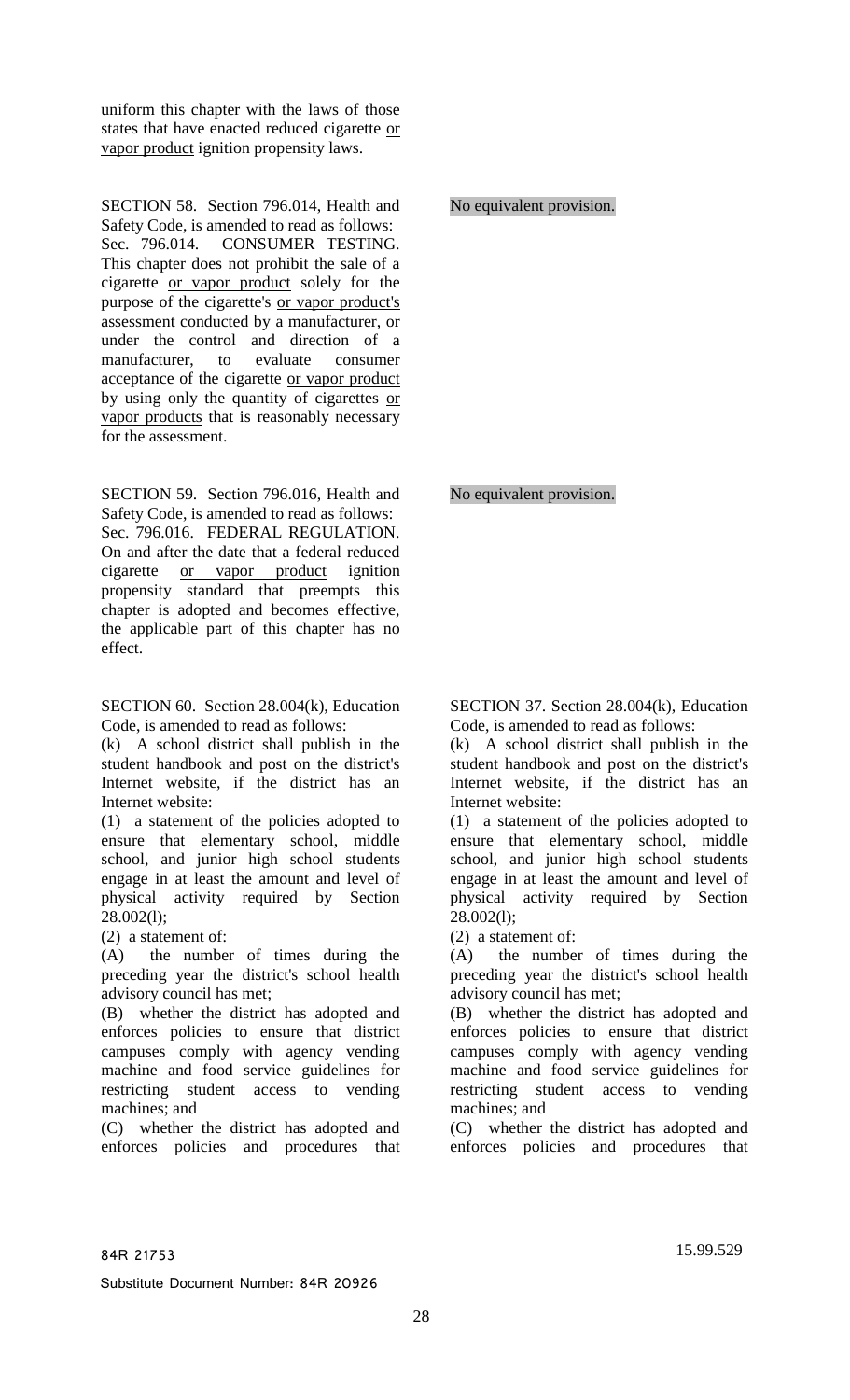prescribe penalties for the use of vapor products, as defined by Section 38.006, and tobacco products by students and others on school campuses or at school-sponsored or school-related activities; and

(3) a statement providing notice to parents that they can request in writing their child's physical fitness assessment results at the end of the school year.

SECTION 61. Section 38.006, Education Code, is amended to read as follows:

Sec. 38.006. VAPOR PRODUCTS AND TOBACCO PRODUCTS ON SCHOOL PROPERTY. (a) In this section, "vapor product" has the meaning assigned by Section 161.081, Health and Safety Code.

(b) The board of trustees of a school district shall:

(1) prohibit smoking or using vapor products or tobacco products at a schoolrelated or school-sanctioned activity on or off school property;

(2) prohibit students from possessing vapor products or tobacco products at a schoolrelated or school-sanctioned activity on or off school property; and

(3) ensure that school personnel enforce the policies on school property.

SECTION 62. Section 48.01, Penal Code, is amended by amending Subsections (a), (c), (d), and (e) and adding Subsection (a-1) to read as follows:

(a) In this section, "vapor product" has the meaning assigned by Section 161.081, Health and Safety Code.

(a-1) A person commits an offense if the person [he] is in possession of a burning tobacco product, [or] smokes tobacco, or operates a vapor product in a facility of a public primary or secondary school or an elevator, enclosed theater or movie house, library, museum, hospital, transit system bus,  $[ $\Theta$ **r**] intractate bus,  $[ $\text{as}$  defined by$$ Section 541.201, Transportation Code, plane, or train which is a public place.

(c) All conveyances and public places set out in Subsection  $(a-1)$   $[(a)$  of Section 48.01] shall be equipped with facilities for extinguishment of smoking materials and it shall be a defense to prosecution under this section if the conveyance or public place

prescribe penalties for the use of ecigarettes, as defined by Section 38.006, and tobacco products by students and others on school campuses or at school-sponsored or school-related activities; and

(3) a statement providing notice to parents that they can request in writing their child's physical fitness assessment results at the end of the school year.

SECTION 38. Section 38.006, Education Code, is amended to read as follows:

Sec. 38.006. E-CIGARETTES AND TOBACCO PRODUCTS ON SCHOOL PROPERTY. (a) In this section, "ecigarette" has the meaning assigned by Section 161.081, Health and Safety Code.

(b) The board of trustees of a school district shall:

(1) prohibit smoking or using e-cigarettes or tobacco products at a school-related or school-sanctioned activity on or off school property;

(2) prohibit students from possessing ecigarettes or tobacco products at a schoolrelated or school-sanctioned activity on or off school property; and

(3) ensure that school personnel enforce the policies on school property.

SECTION 39. Section 48.01, Penal Code, is amended by amending Subsections (a), (c), (d), and (e) and adding Subsection (a-1) to read as follows:

(a) In this section, "e-cigarette" has the meaning assigned by Section 161.081, Health and Safety Code.

(a-1) A person commits an offense if the person [he] is in possession of a burning tobacco product, [or] smokes tobacco, or operates an e-cigarette in a facility of a public primary or secondary school or an elevator, enclosed theater or movie house, library, museum, hospital, transit system bus, [or ] intrastate bus, [as defined by Section 541.201, Transportation Code, plane, or train which is a public place.

(c) All conveyances and public places set out in Subsection  $(a-1)$   $(a)$  of Section 48.01] shall be equipped with facilities for extinguishment of smoking materials and it shall be a defense to prosecution under this section if the conveyance or public place

84R 21753 15.99.529